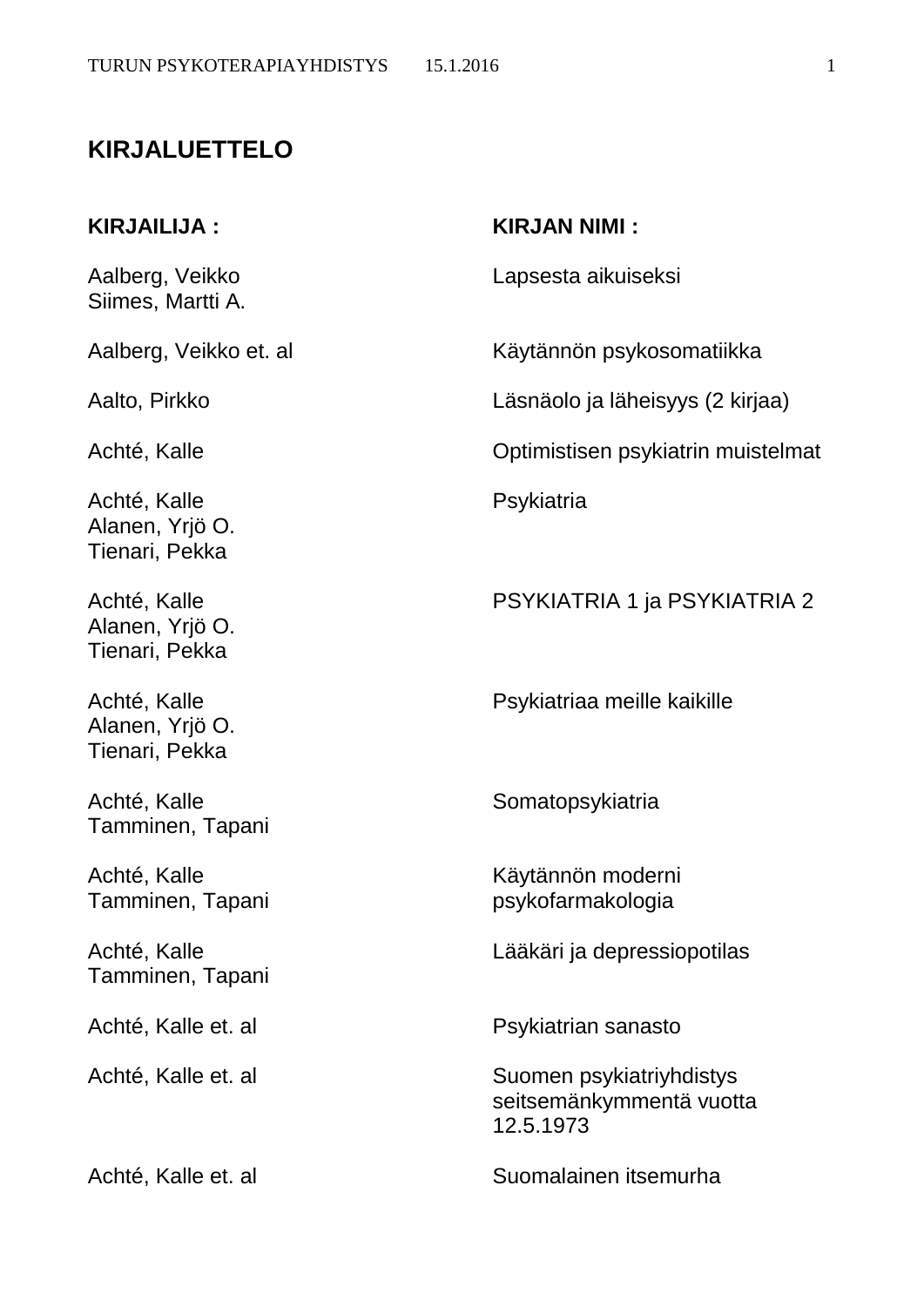## TURUN PSYKOTERAPIAYHDISTYS 15.1.2016 2

| Alanen, Yrjö<br>Tähkä, Veikko   | Psykoanalyysin ja psykoterapian<br>suuntauksia (2 kirjaa)                                                          |
|---------------------------------|--------------------------------------------------------------------------------------------------------------------|
| Alanko, Antti                   | Taideterapia psykiatrisessa<br>sairaalassa                                                                         |
| Alanne, V. S.                   | Suomalais-englantilainen sanakirja                                                                                 |
| Almqvist, Fredrik               | Psykiatriska vårdkontakter och<br>registrerad social missanpassning<br>under åldersperioden 15-21 år<br>(2 kirjaa) |
| Altschul, Sol                   | <b>Childhood Bereavement and its</b><br>aftermath                                                                  |
| Amnell, Gustav                  | Mortalitet och kronisk morbiditet i<br>barnaåldern                                                                 |
| André, Christophe               | Ett muzo – pienet ahdistukset ja<br>suuret surut                                                                   |
| Arajärvi, Terttu<br>Piha, Jorma | Lastenpsykiatrinen tieteellinen<br>tutkimustyö – teoriaa ja käytäntöä                                              |
| Aro, Hillevi                    | Stress, development and<br>psychosomatic symptoms in<br>adolescence                                                |
| Aronen, Eeva                    | Prediction and prevention of<br>children's mental disturbances - a<br>ten-year follow-up study                     |
| Auvinen, Riitta                 | Nainen miehen yhteiskunnassa                                                                                       |
| Babayan, E. A. et. al           | The pictorial language of<br>schizophrenics                                                                        |
| <b>Balint, Michael</b>          | <b>THE BASIC FAULT</b><br><b>Therapeutic Aspests of Regression</b>                                                 |
| Bannister, Roger                | <b>Brain's Clinical Neurology</b>                                                                                  |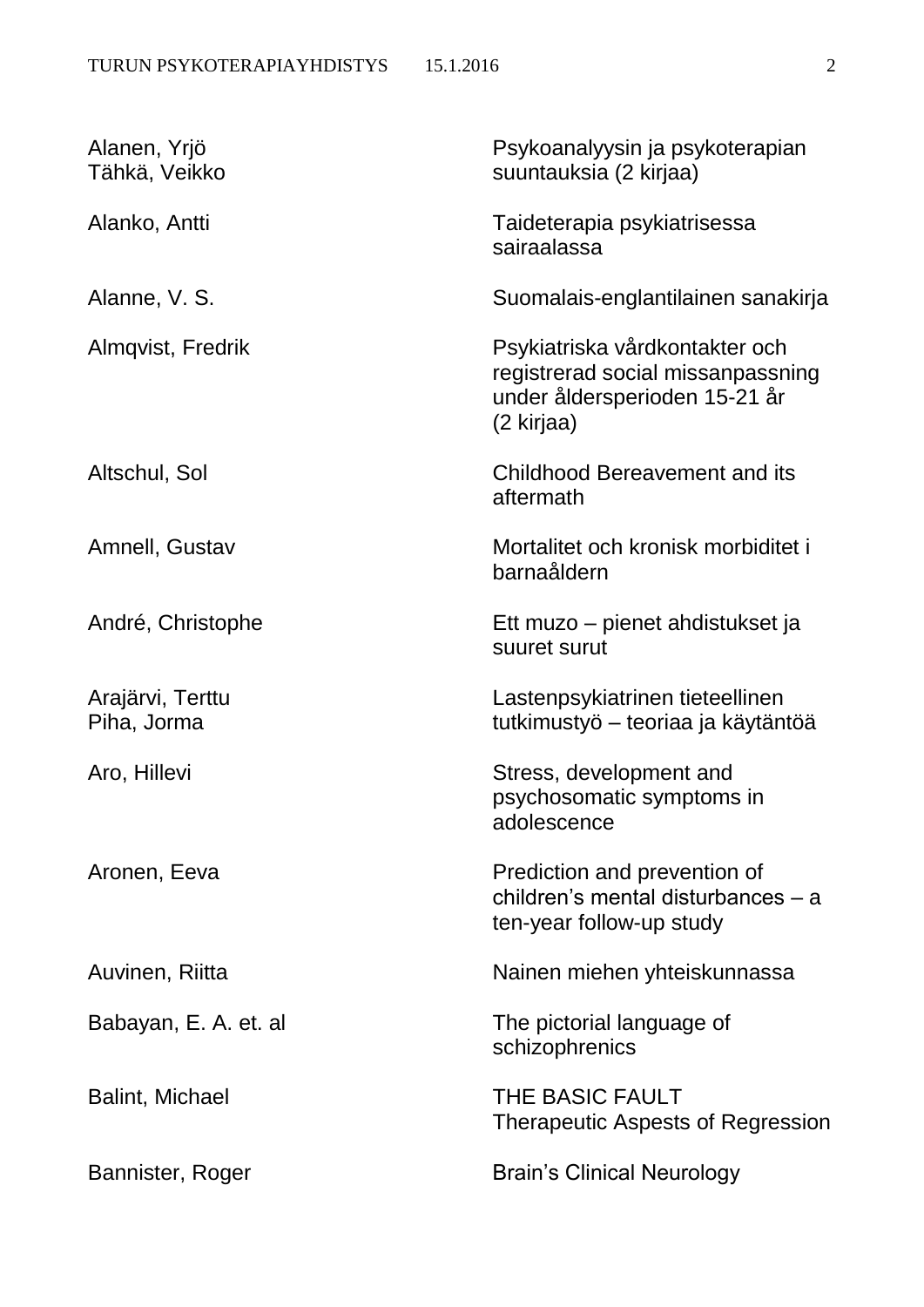| Barker, D.J.P.<br>Rose G.         | <b>Epidemiology in Medical Practise</b>                         |
|-----------------------------------|-----------------------------------------------------------------|
| Barnes, Elizabeth                 | Sairaalan ihmissuhteet                                          |
| <b>Basch, Michael Franz</b>       | Doing Psychotherapy                                             |
| <b>Basch, Michael Franz</b>       | Undestanding Psychotherapy, The<br>Science Behind the Art       |
| Benedetti, Gaetano                | Tutkielmia skitsofreniasta                                      |
| Benedetti, Gaetano                | Kliininen psykoterapia                                          |
| Benedetti, Gaetano                | Klinische Psychotherapie                                        |
| Bergström, Matti                  | Aivojen fysiologiasta ja psyykestä                              |
| Bettelhem, Bruno                  | A Good Enough Parent                                            |
| Bion, Wilfred R.                  | The long week-end 1897-1919<br>Part of a Life                   |
| <b>Blake, William</b>             | Taivaan ja helvetin avioliitto ja<br>muuta proosaa              |
| <b>Blanck, Gertrude and Rubin</b> | Ego Psychology &<br>Ego Psychology II                           |
| <b>Blos, Peter</b>                | Nuoruusiän alkuvaiheet                                          |
| <b>Blos, Peter</b>                | The Young Adolescent, Clinical<br><b>Studies</b>                |
| Blos, Peter                       | On Adolescence, A Psychoanalytic<br>Interpretation              |
| <b>Blos, Peter</b>                | The Adolescent Passage                                          |
| <b>Blos, Peter</b>                | Son and Father, Before and<br><b>Beyond the Oedipus Complex</b> |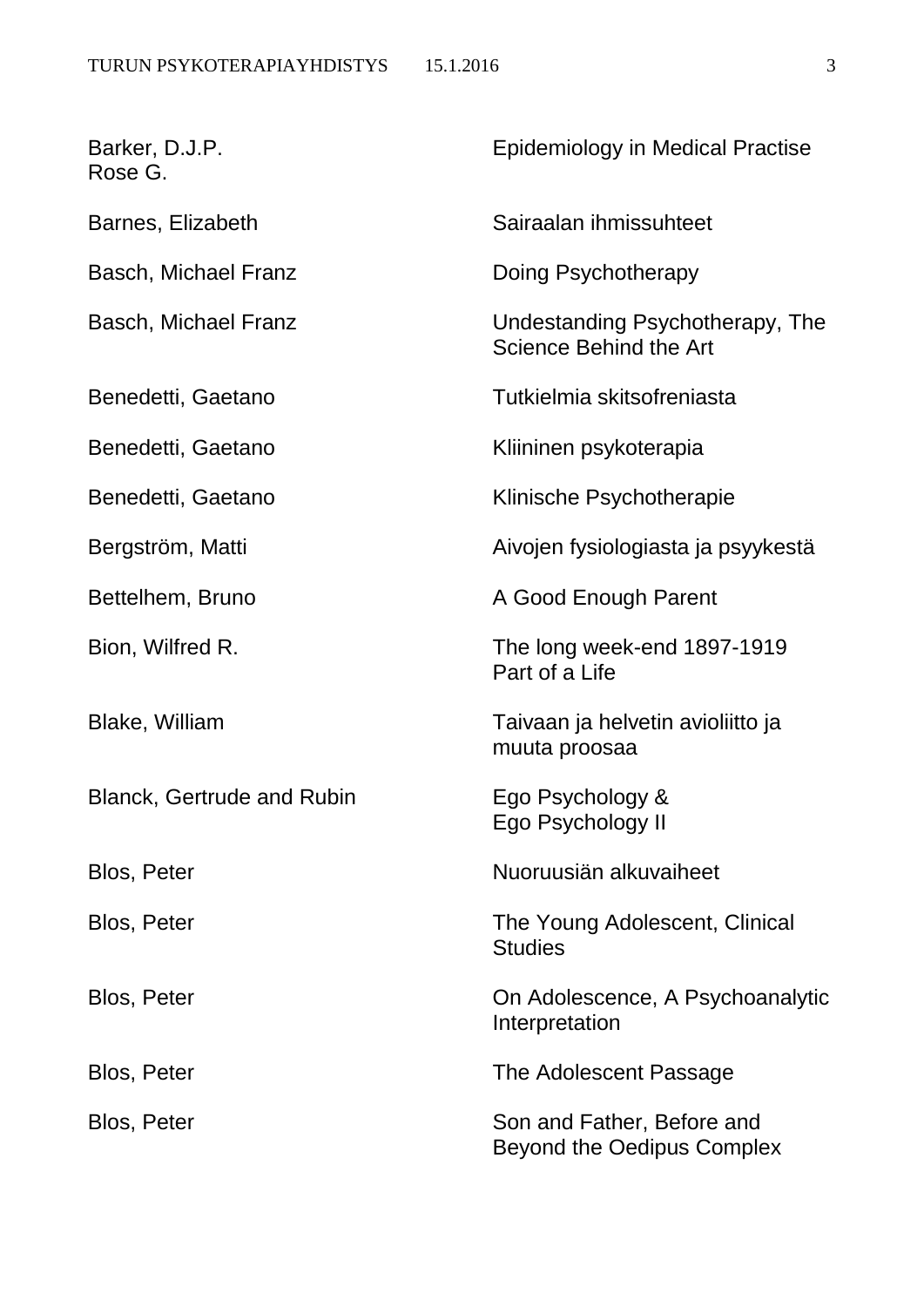| Bollas, Christopher                   | The shadow of the object,<br>Psychoanalysis of the unthought<br>known                    |
|---------------------------------------|------------------------------------------------------------------------------------------|
| <b>Bott Spillius, Elizabeth</b>       | Melanie Klein Today, Volume 1                                                            |
| Bowlby, John                          | Attachment, Volume one of<br><b>Attachment and Loss</b>                                  |
| Bowlby, John                          | Lasten hoivan ja hellyyden tarve                                                         |
| The British Psycho-Analytical Society | The Conceptualisation and<br><b>Communication of Clinical Facts in</b><br>Psychoanalysis |
| Brockman, David Dean                  | Late Adolescence: Psychoanalytic<br><b>Studies</b>                                       |
| Broden, Margareta                     | Raskausajan mahdollisuudet                                                               |
| Cardinal, Marie                       | Vapauttavat sanat                                                                        |
| Casement, Patrick                     | On Learning from the Patient                                                             |
| <b>Casement, Patrick</b>              | <b>Further Learning from the Patient</b>                                                 |
| Chasseguet-Smirgel Janine             | <b>Creativity and Perversion</b>                                                         |
| <b>Chasseguet-Smirgel Janine</b>      | Female Sexuality,<br><b>New Psychoanalytic Views</b>                                     |
| Cullberg, Johan                       | Psykoosit: kokoava näkökulma                                                             |
| Damasio, Antonio                      | Tapahtumisen tunne, Miten<br>tietoisuus syntyy                                           |
| David-Menard, Monique                 | Hysteria from Freud to Lacan, Body<br>and Language in psychoanalysis                     |
| Davis, Madeleine<br>Wallbridge, David | Aidin ja lapsen mysteeri                                                                 |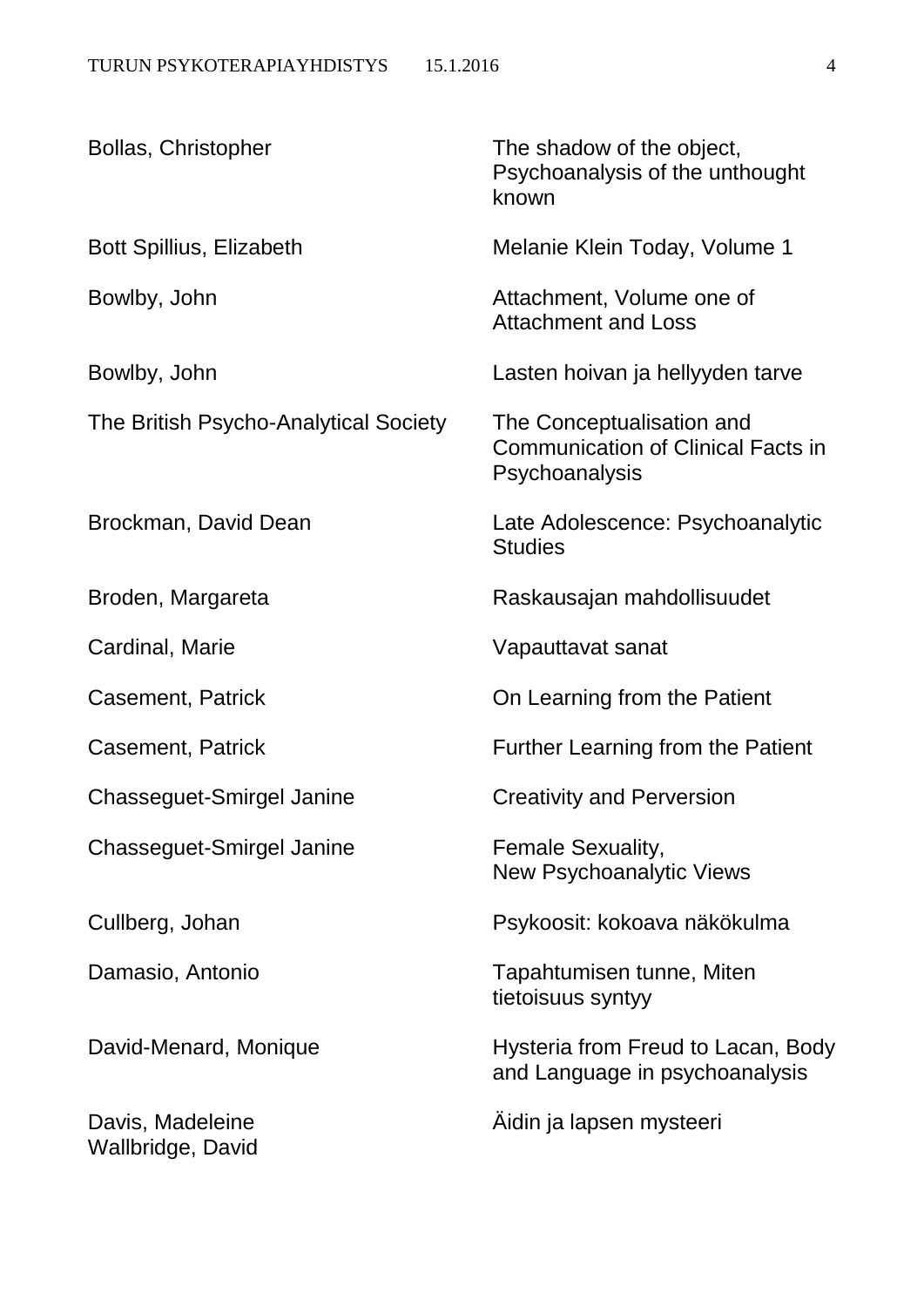Dockar-Drysdale Barbara The Provision of Primary

Ehrnrooth, Jari Vierashuone

Eskola, Katarina Naisnäkökulma Haavio-Mannila Elina Jallinoja Riitta

Erikson, Joan M. Kivnick, Helen Q.

Psychoanalytic Psychotherapy Issues in the Psychoanalytic Child Section & Hellenic Psychotherapy of Children & Association for Child and Adolescent Adolescents Psychoanalytic Psychotherapy

Psychoanalytic Psychotherapy vtimessä. Suomen kansallinen verkosto ry.

Dicks, H.V. 50 years of the Tavistock Clinic

**Experience** 

Enckell, Henrik Metaphor and the Psychodynamic Functions of the Mind (2 kirjaa)

Enckell, Mikael I DEN FRÅGANDES SJÄL?

Enckell, Mikael **TILL SAKNADENS LOV** 

Eskola, Antti Sosiologian tutkimusmenetelmät 2

Erikson, Erik H. Lapsuus ja yhteiskunta

Erikson, Erik H. Vital Involement in Old Age

Esman, Aaron H. The Psychology of Adolescence

Esman, Aaron H. The Psychiatric Treatment of **Adolescents** 

Esman, Aaron H. International Annals of Adolescent **Psychiatry** 

European Federation for Transference Countertransference

European Federation for Yhteys. Psykoanalyyttisen ajattelun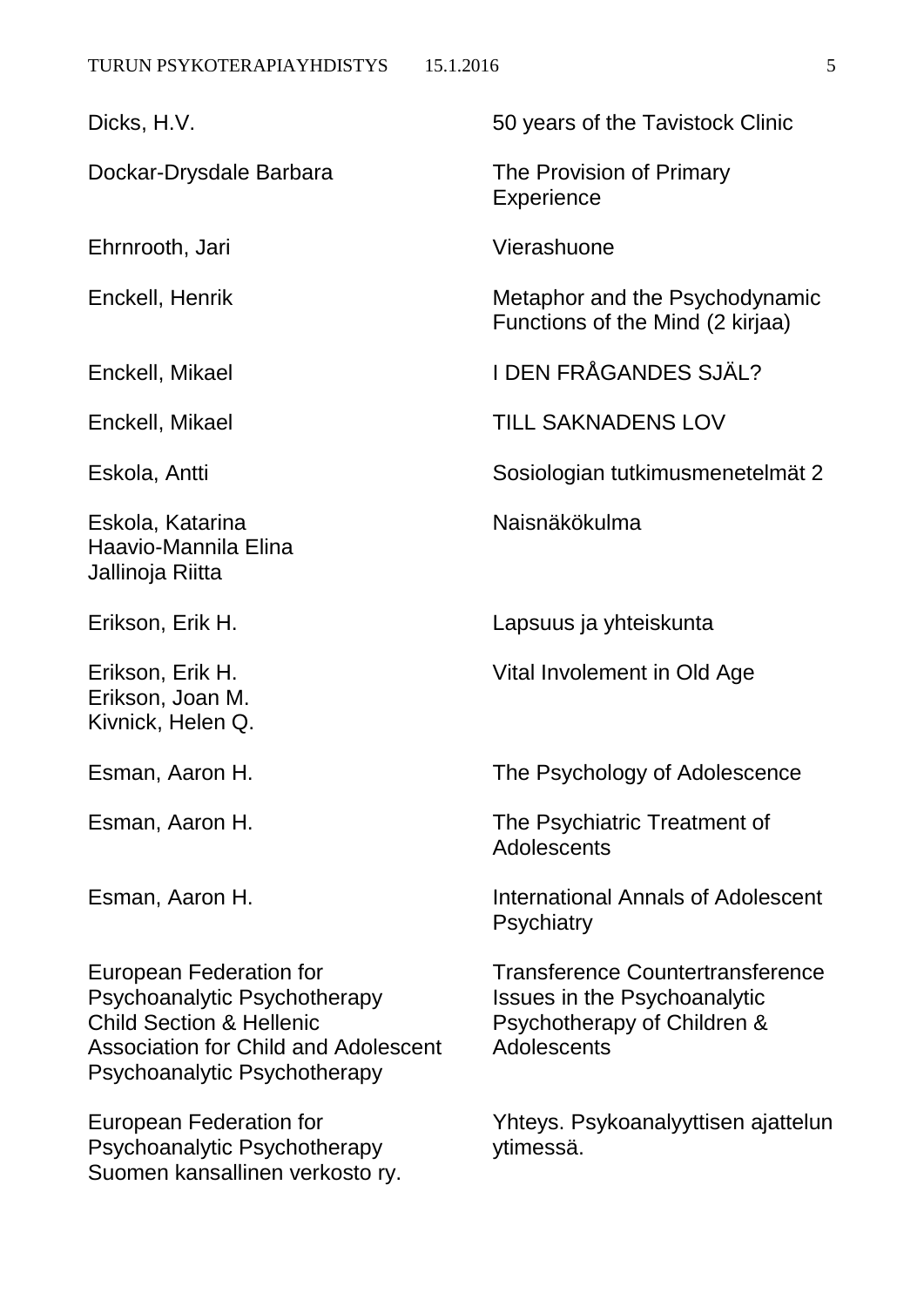| <b>European Psychoanalytical Federation</b> | Psychoanalysis in Europe                           |
|---------------------------------------------|----------------------------------------------------|
| Fagerström, Christina et. al                | Kasvoimme yhdessä                                  |
| Feneis, Heinz                               | Anatomisches Bildwörterbuch                        |
| Fenichel, Otto                              | The Psychoanalytic Theory of<br><b>Neurosis</b>    |
| Fenichel, Otto                              | Problems of Psychoanalytic<br>Technique            |
| Fraiberg, Selma H.                          | Lapsen salaperäinen maailma                        |
| Franck, Barbara                             | Ich shau in den Spiegel und<br>sehe meine Mutter   |
| Freud, Anna                                 | Normality and Pathology in<br>Childhood            |
| Freud, Anna                                 | Terve ja psyykkisesti häiriintynyt<br>lapsi        |
| Freud, Ernst et. al                         | Sigmund Freud, His Life in Pictures<br>and Words   |
| Freud, Sigmund                              | Arkielämämme psykopatologiaa<br>(2 kirjaa)         |
| Freud, Sigmund                              | Johdatus psykoanalyysiin (2 kirjaa)                |
| Freud, Sigmund                              | Johdatus narsismiin ja muita<br>esseitä (2 kirjaa) |
| Freud, Sigmund                              | Unien tulkinta                                     |
| Freud, Sigmund                              | An Outline of Psycho-Analysis                      |
| Freud, Sigmund                              | Introductory lectures on<br>psycho-analysis        |
| Freud, Sigmund                              | Omaelämäkerrallinen tutkielma                      |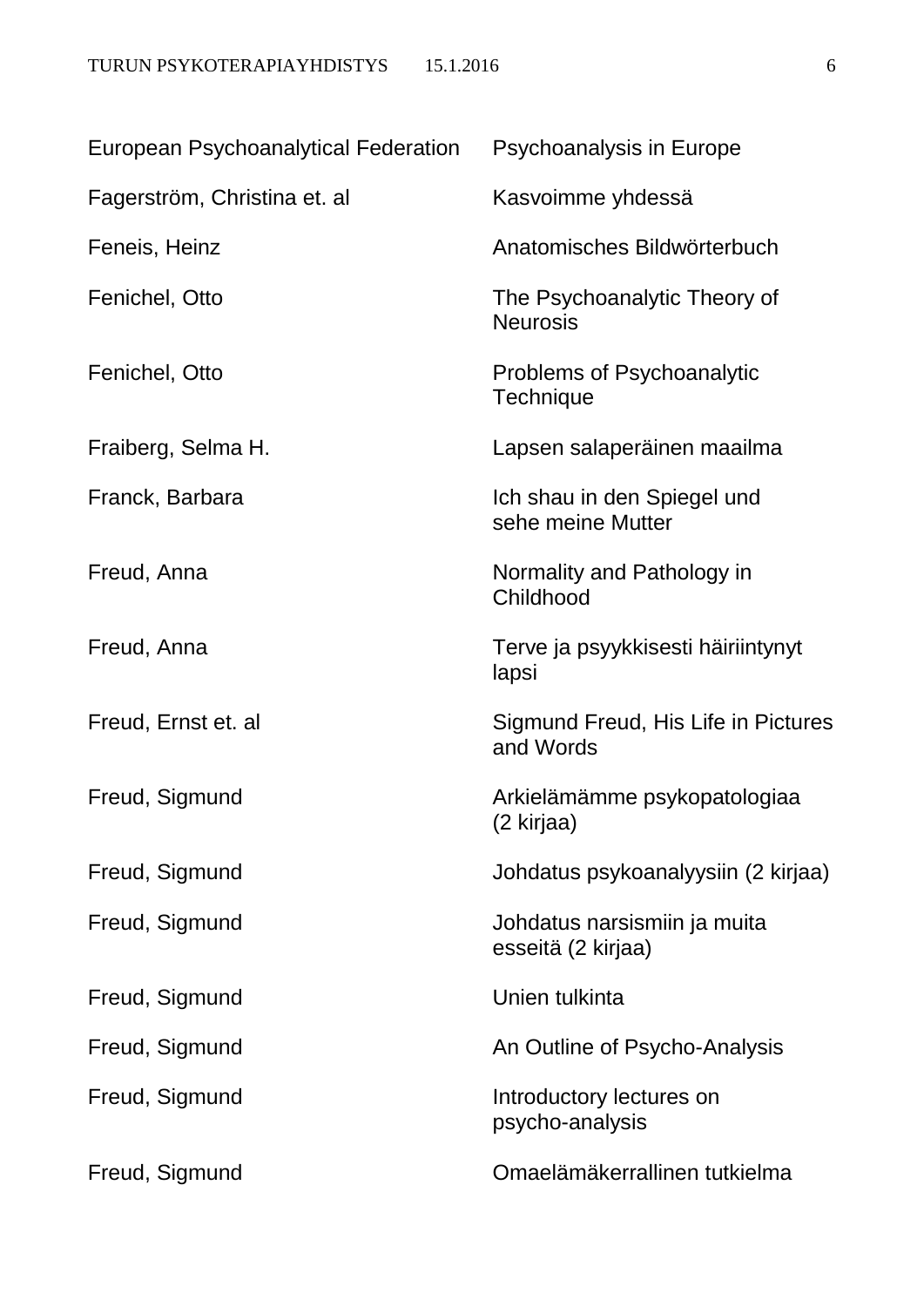| Freud, Sigmund         | Uber Träume und Traumdeutungen                                                  |
|------------------------|---------------------------------------------------------------------------------|
| Freud, Sigmund         | Vitsi ja sen yhteys piilotajuntaan                                              |
| Freud, Sigmund         | 6. Jokes and the relation to the<br>unconscious                                 |
| Freud, Sigmund         | <b>7.ON SEXUALITY</b>                                                           |
| Freud, Sigmund         | 8. CASE HISTORIES, "Dora" and<br>"Little Hans"                                  |
| Freud, Sigmund         | 9. CASE HISTORIES II "Rat Man",<br>Schreber, "Wolf Man" Female<br>Homosexuality |
| Freud, Sigmund         | 10. ON PSYCHOPATHOLOGY                                                          |
| Freud, Sigmund         | 11. ON METAPSYCHOLOGY, The<br>Theory of Psychoanalysis                          |
| Freud, Sigmund         | 12. CIVILIZATION, SOCIETY AND<br>RELIGION,<br><b>GROUP PSYCHOLOGY</b>           |
| Freud, Sigmund         | 13. The origins of Religion                                                     |
| Frisk, Max             | Tonårsproblem                                                                   |
| Fromm, Erich           | Rakkaus ja henkinen kypsyys                                                     |
| Fromm-Reichmann Frieda | Intensiivinen psykoterapia                                                      |
| Furman, Erna           | A Child's Parent Dies                                                           |
| Gabbard, Glen O.       | Psychodynamic Psychiatry in<br><b>Clinical Practise</b>                         |
| Gaddini, E.            | A Psychoanalytic Theory of<br><b>Infantile Experience</b>                       |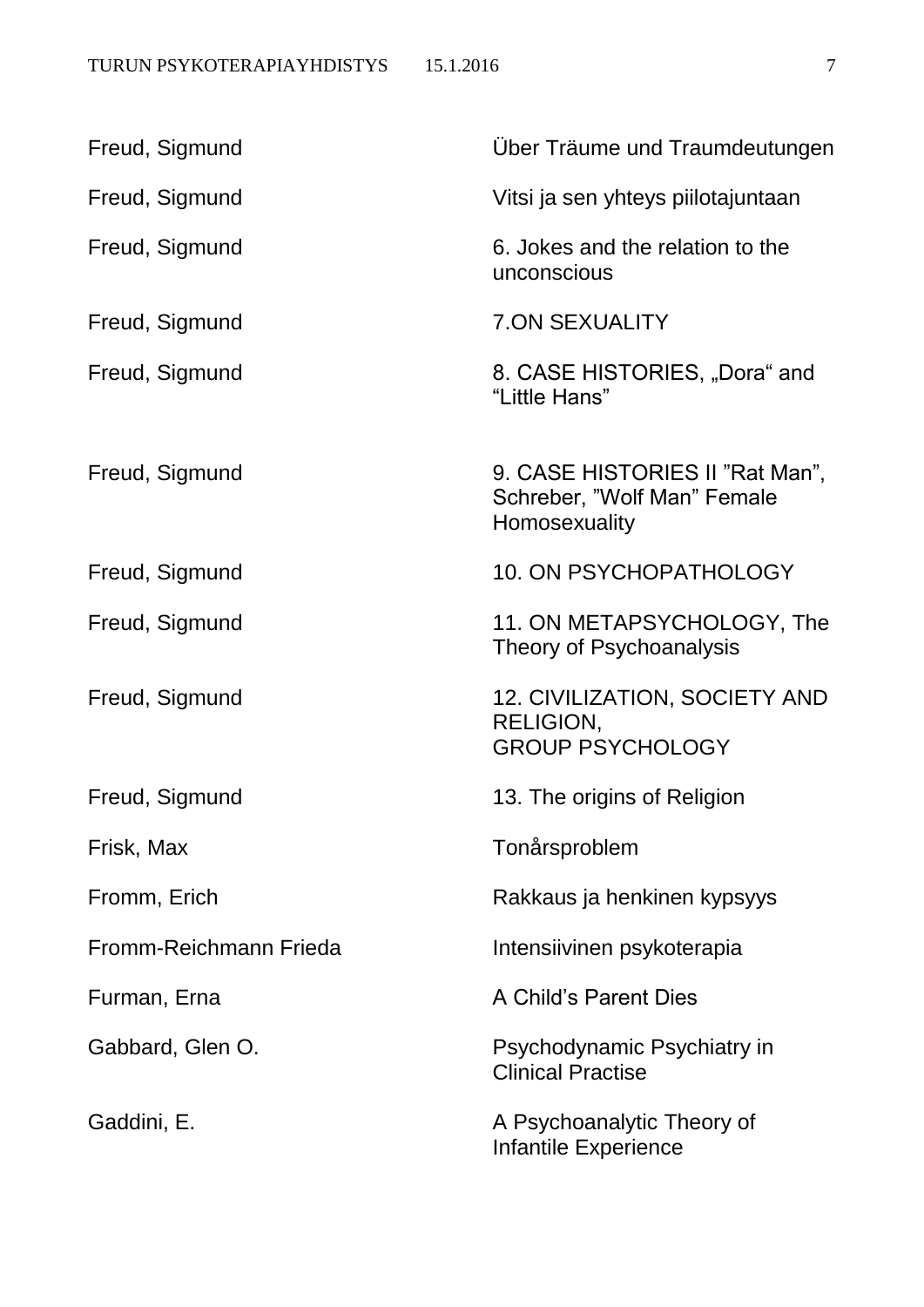| Gay, Peter                             | Freud                                                                              |
|----------------------------------------|------------------------------------------------------------------------------------|
| Gerhardt, Sue                          | Rakkaus ratkaisee<br>varhaisen vuorovaikutuksen<br>merkitys aivojen kehittymiselle |
| Gesell, Arnold<br>Ilg, Frances, L.     | Lapsen kehitys I                                                                   |
| Gillberg, Christopher                  | Autismi ja autismin sukuiset häiriöt                                               |
| Gillberg, Christopher                  | Touretten oireyhtymä                                                               |
| Goldberg, Arnold                       | The Problem of Perversion                                                          |
| Gosling, Robert (edit.)                | Support, Innovation and Autonomy                                                   |
| Green, André                           | On Private Madness                                                                 |
| Greenson, Ralph R.                     | The Technique and Practise of<br>Psycho-Analysis                                   |
| Grunberger, Béla                       | Narcissism, Psychoanalytic Essays                                                  |
| Heigl-Evers, Annalise                  | <b>Psychoanalyse und Gruppe</b>                                                    |
| Heikinheimo, Markku<br>Lahdenne, Pekka | <b>Research Interest Book 1999</b>                                                 |
| Heikkilä, Tuula et. al                 | Mieli ja taide                                                                     |
| Heinonen, Risto et. al                 | Nuoren ihmisen kehityksestä ja<br>aikuistumisen tukemisesta                        |
| Helsingin psykoterapiayhdistys         | Psykoanalyyttinen Psykoterapia<br>nro <sub>3</sub>                                 |
| Hietala, Mirjami                       | Talo metsässä<br>Psykoterapiakeskus Monasteri 10<br>vuotta (3 kirjaa)              |

Holmström, Reijo **Psykiatrisen primääriprevention** teoreettinen ja tiedollinen tausta IV.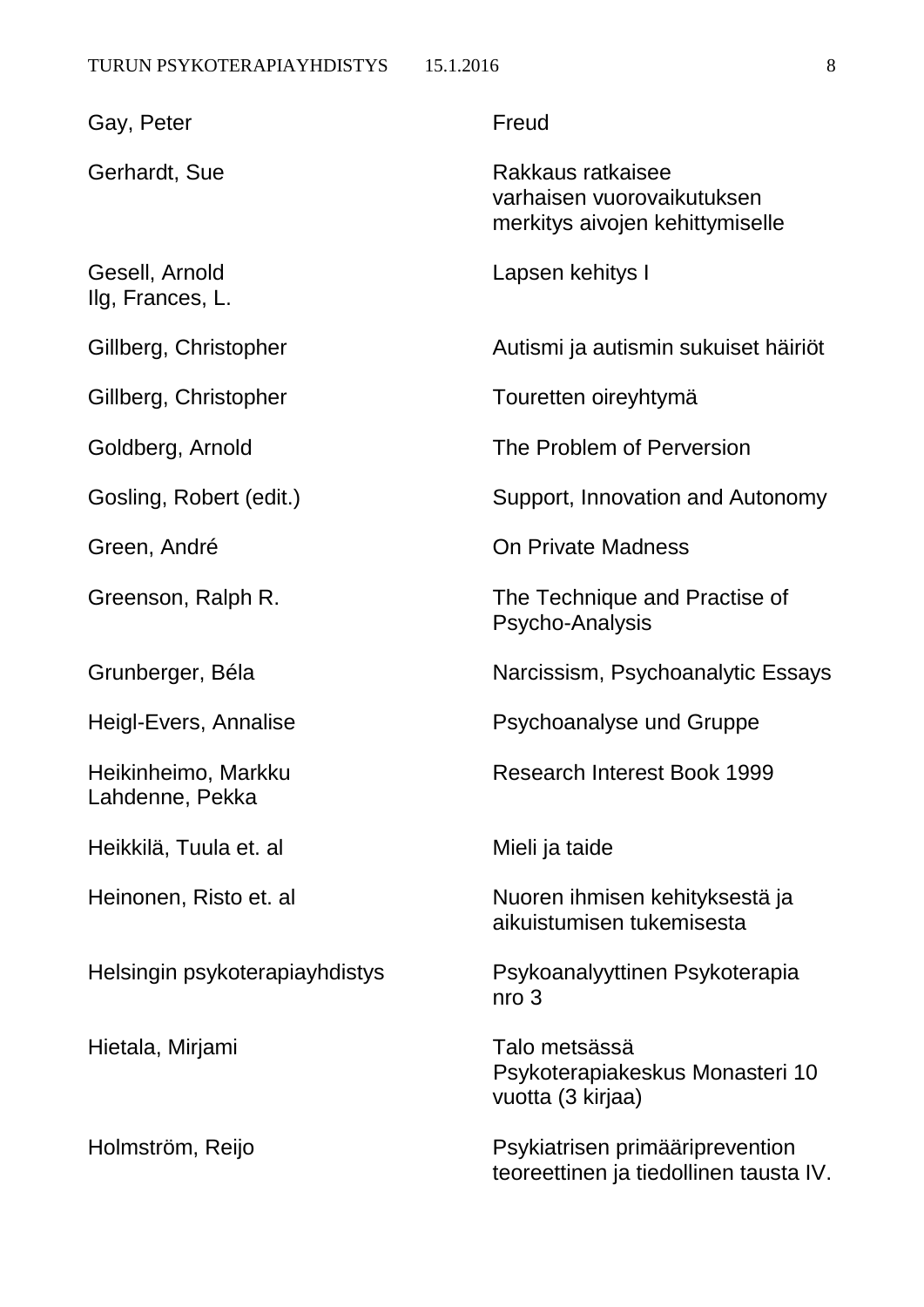| Holmström, Reijo et. al     | Korkeakouluopinnoissa<br>menestymisen yhteydet<br>elämäntilanteeseen keski-iässä               |
|-----------------------------|------------------------------------------------------------------------------------------------|
| Holmström, Reijo et. al     | Differences in adjustment among<br>university-educated men and<br>women                        |
| Huttunen, Matti et. al      | Neuropsykiatria                                                                                |
| Hyttinen, Raimo (toim.)     | Nuoruusiän kota                                                                                |
| Hägglund, Tor-Björn         | <b>Dying</b>                                                                                   |
| Hägglund, Tor-Björn (toim.) | Nuoruusiän psykiatria                                                                          |
| Hägglund, Tor-Björn         | Kasvu ja kehitys                                                                               |
| Hägglund, Tor-Björn         | Koirasusi Suton elämä                                                                          |
| Hägglund, Tor-Björn         | Mustan Kanervan Aika (2 kirjaa)                                                                |
| Hägglund, Tor-Björn         | Nuoruusikäisen psykoanalyysi<br>(2 kirjaa)                                                     |
| Hägglund, Tor-Björn         | Oidipus iänikuinen (2 kirjaa)                                                                  |
| Hägglund, Tor-Björn         | Piilotajunnan ääni                                                                             |
| Hägglund, Tor-Björn         | Peilissä vaskiset kasvot (2 kirjaa)                                                            |
| Hägglund, Tor-Björn         | Psykoanalyysin luovuus<br>Psykoanalyytikko Vilja Hägglundin<br>juhlakirja 23.2.1991 (3 kirjaa) |
| Hägglund, Tor-Björn         | Raja-Jooseppi – Susimies                                                                       |
| Hägglund, Tor-Björn         | Rakkauden hipaisu<br>psykoanalyyttisia esseitä (2 kirjaa)                                      |
| Hägglund, Tor-Björn         | Rakkauden Kaleidoskooppi<br>esseitä ja novelleja (2 kirjaa)                                    |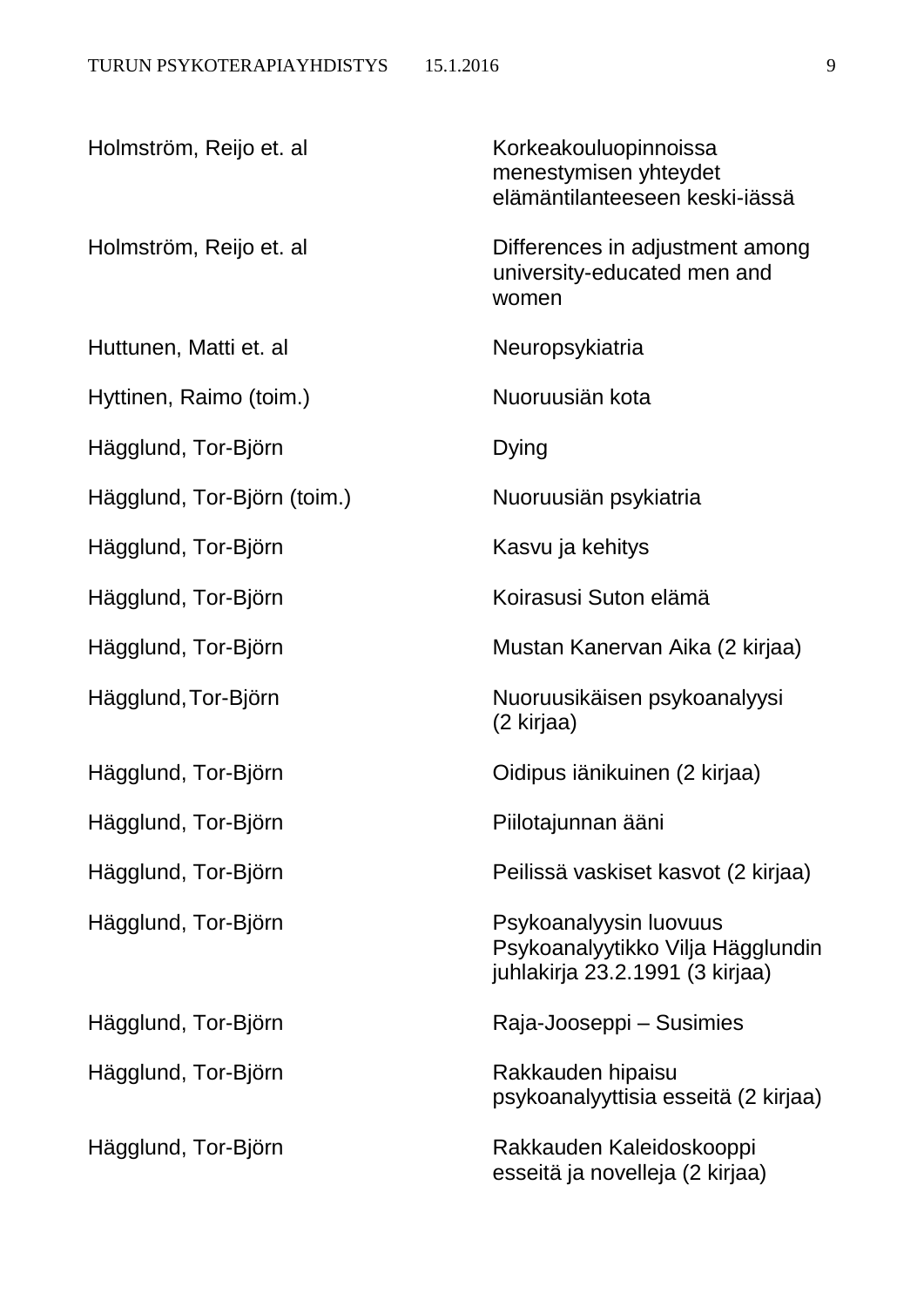| Hägglund, Tor-Björn            | Ruumiillisuuden kosketus,<br>psykoanalyyttisia esseitä (3 kirjaa)                                           |
|--------------------------------|-------------------------------------------------------------------------------------------------------------|
| Hägglund, Tor-Björn            | Onko psykoterapialla elintilaa<br>yliopistollisen psykiatrian<br>valtakunnassa (4 kirjaa)                   |
| Hägglund, Tor-Björn            | Sudenvirsta<br>Kertomus vanhuksesta ja sudesta<br>(2 kirjaa)                                                |
| Hägglund, Tor-Björn            | Tahdon puun elämän (3 kirjaa)<br>Runoja                                                                     |
| Hägglund, Tor-Björn et.al      | Kasvu ja kehitys                                                                                            |
| Hägglund, Tor-Björn et. al     | Luoda vai lyödä? (2 kirjaa)                                                                                 |
| Hägglund, Tor-Björn et. al     | Naida vai palaa? (2 kirjaa)                                                                                 |
| Hägglund, Vilja                | Psykoanalyysin monta tasoa<br>Psykoanalyytikko, professori Tor-<br>Björn Hägglundin juhlakirja<br>10.3.1988 |
| Ikonen, Pentti                 | Psykoanalyyttisia tutkielmia                                                                                |
| Ikonen, Pentti, Rechardt, Eero | Thanatos, häpeä ja muita tutkielmia                                                                         |
| Impiö, Pekka (toim.)           | Susirajalla (3 kirjaa)                                                                                      |
| Johansson, Allan               | Skisofrenian analyyttisen<br>psykoterapian ongelma                                                          |
| Jones, Ernest                  | The life and works of Sigmund<br>Freud                                                                      |
| Kaakkola, Seppo                | Interaction of Dopamine with<br>Acetylcholine, GABA and Opiates<br>in Rat Brain                             |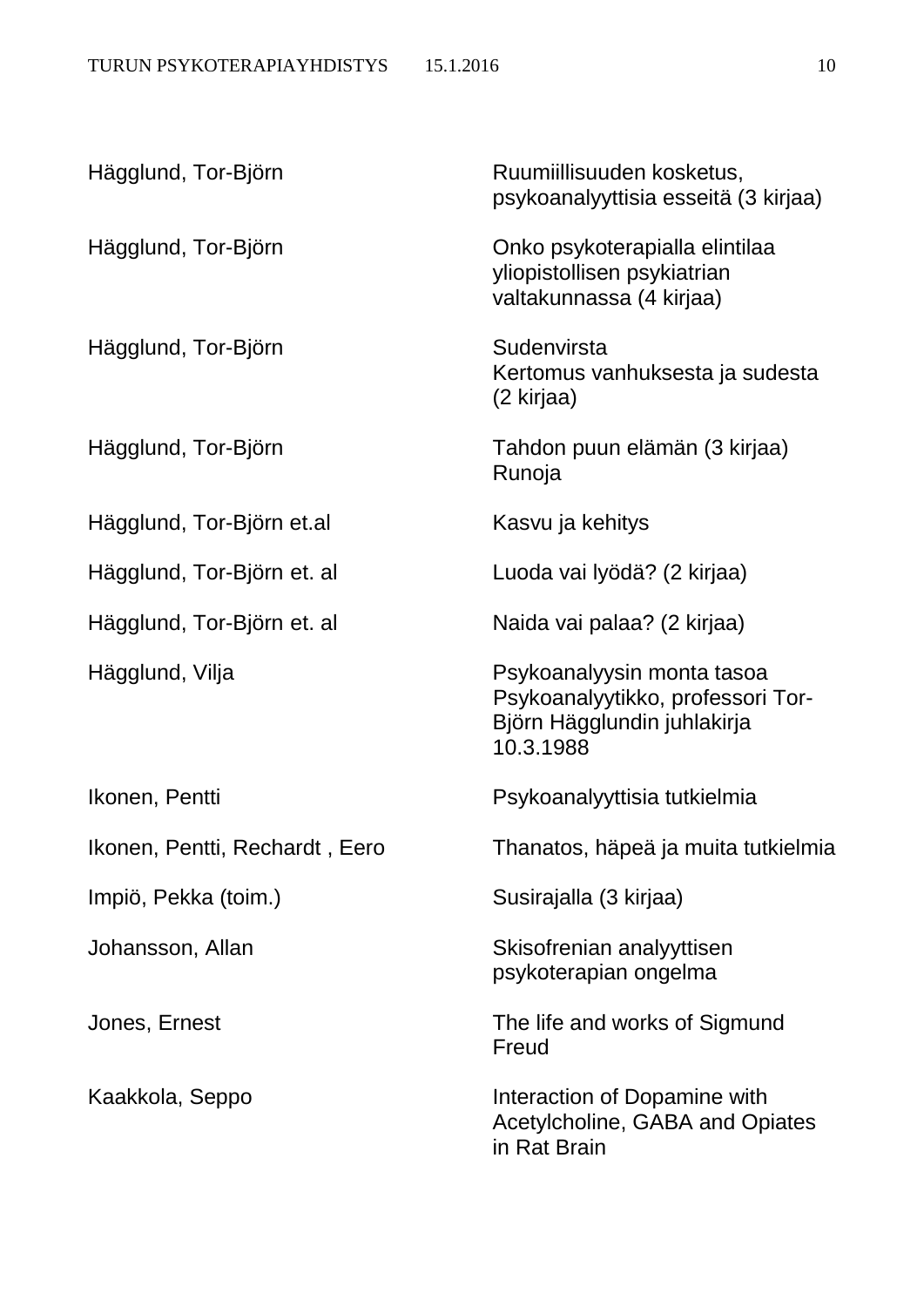Kaila, Kauko Keskusteluja terapeutin kanssa Kaila, Martti **Artica Accessity Contract Access** Psykiatrian historia Keinänen, Matti Nuoren aikuisen psykodynaaminen Engblom, Päivikki psykoterapia Kernberg, Otto F. Severe Personality Disorders Kernberg, Otto F. et. al Psychodynamic Psychotherapy of Borderline Patients Kestenberg, Judith S. Children and Parents Kiev, Ari **Transcultural Psychiatry** Kilpeläinen, Irja Osaammeko kuunnella ja auttaa Kjällquist, Åke Neurokirurgi Klauber, John **Difficulties in the analytic encounter** Klauber, John et. al **Illusion** and spontaneity in psychoanalysis Klein, Melanie Kateus ja kiitollisuus Klein, Melanie **Envy and Gratitude** and other works 1946-1963 Klein, Melanie New Directions in Psycho-Analysis Hewinemann, Paula Money-Kyrle, R.E. Kohon, Gregorio (edit) The British School of **Psychoanalysis** The Independet Tradition

Kohon, Gregorio (edit) The Dead Mother, The Work of André Green

Kristeva, Julia Muukalaisia itsellemme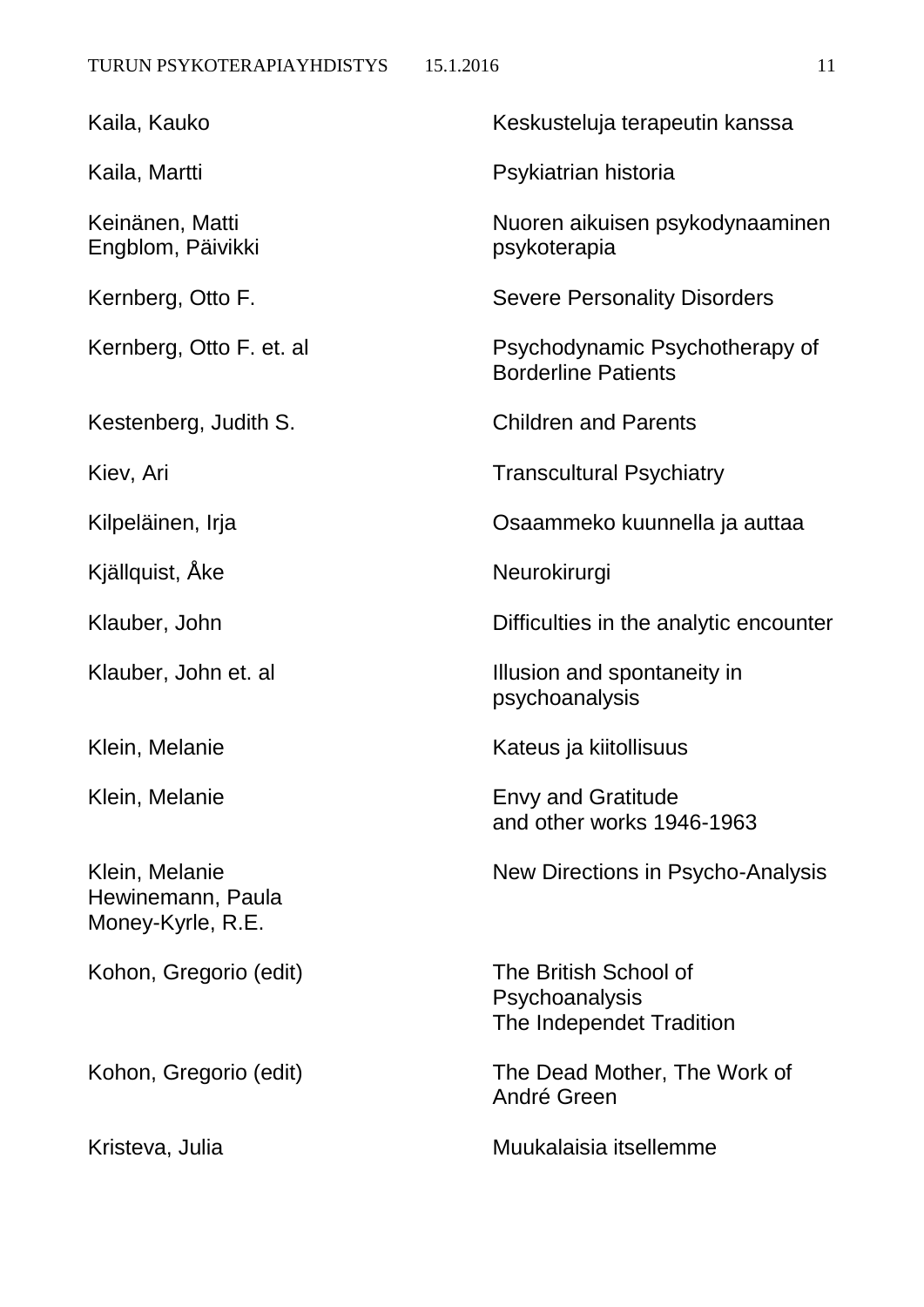| Krol, Bernadette J.              | The Journey to Adulthood: How<br><b>Women Succesfully Negotiate</b><br><b>Preoedipal and Oedipal Challenges</b> |
|----------------------------------|-----------------------------------------------------------------------------------------------------------------|
| Kulovesi, Yrjö                   | Psykoanalyysi                                                                                                   |
| Kuusi, Katriina                  | Skitsofreenisten psykoosien<br>ennuste Helsingissä 1975-1983                                                    |
| Kyyrönen, Kaarina                | Perhe kasvaa ja kehittyy<br>kriisiensä kautta                                                                   |
| Lagerspetz, Kirsti               | Naisten aggressio                                                                                               |
| Laine, Aira                      | On the edge:<br>The psychoanalyst's transference<br>Int.J Psychoanal 2007;88:1171-83                            |
| Laing, R.D.                      | <b>Pirstoutunut minuus</b>                                                                                      |
| Laplanche, J.<br>Pontalis, J.-B. | The Language of Psycho-Analysis                                                                                 |
| Larsson, Bo                      | The Scandinavian Psychoanalytic<br><b>Review</b>                                                                |
| Laufer, Moses<br>Laufer M. Eglé  | Developmental Breakdown and<br>Psychoanalytic Treatment in<br>Adolescence (2 kirjaa)                            |
| Laufer, Moses                    | Psykisk störning och sjukdom i<br>ungdomsåren                                                                   |
| Leff, S. & V.                    | Noituudesta lääketieteeseen                                                                                     |
| Lehtonen, Johannes               | Mielen kellareissa                                                                                              |
| Lehtonen, Johannes               | Lääketieteellisen tutkimuksen<br>filosofiasta                                                                   |
| Lehtovaara, Arvo                 | <b>Sielutiede</b>                                                                                               |
| Lehtovaara, Arvo                 | Suomalaisen Tiedeakatemian                                                                                      |
|                                  |                                                                                                                 |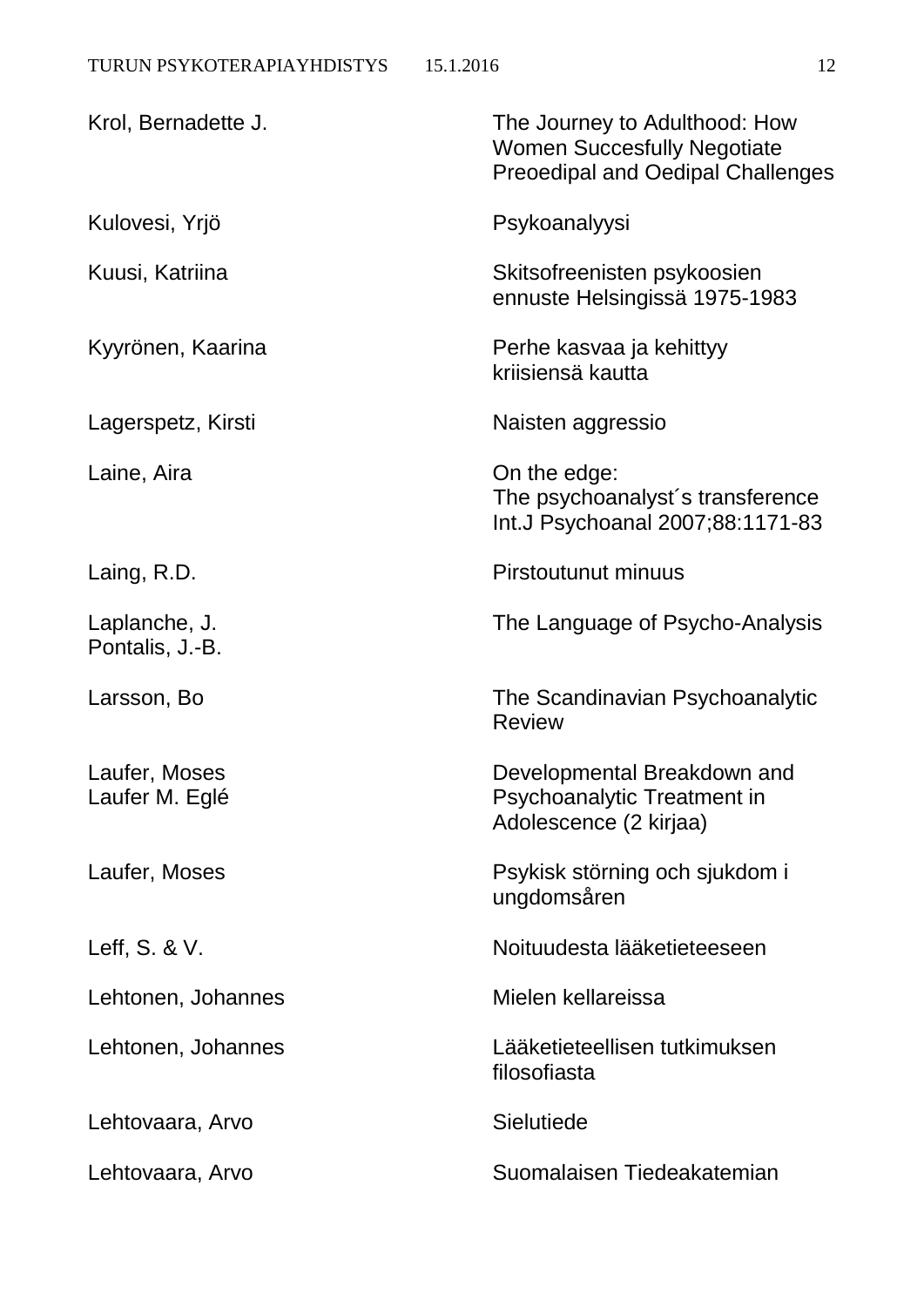|                                     | toimituksia 1938                                                         |
|-------------------------------------|--------------------------------------------------------------------------|
| Lewin, Roger A.<br>Schulz, Clarence | Losing and Fusing                                                        |
| Lockhart et. al                     | Anatomy of the Human Body                                                |
| Luria, A.R.                         | The Working Brain                                                        |
| Mahler, Margaret et. al             | The Psychological Birth of the<br>Human Infant                           |
| Mangs, Karin, Martell, Barbro       | 0 – 20 år enligt psykoanalytisk teori                                    |
| Manninen, Vesa                      | Pojan polku, isän tie                                                    |
| Manninen, Vesa                      | Tyttö, nainen, naisellisuus                                              |
| Manninen, Vesa                      | Tyydytys ja tyytymys                                                     |
| Manninen, Vesa                      | Vyötä kupeesi kuin mies                                                  |
| Marselos, Marios                    | Glucaric Acid Synthesis in the<br><b>Hepatic Glucuronic Acid Pathway</b> |
| Marttunen, Mauri                    | Adolescent Suicide in Finland                                            |
| Mattila, Juhani                     | Alttiudesta syyllistyä toistamiseen<br>väkivaltarikokseen                |
| McDougall, Joyce                    | Mielen teatterit (2 kirjaa)                                              |
| McDougall, Joyce                    | <b>Theatres of the Mind</b>                                              |
| McDougall, Joyce                    | Theatres of the Body (2 kirjaa)                                          |
| McDougall, Joyce                    | The Many Faces of Eros                                                   |
| McDougall, William                  | An Outline of Psychology                                                 |
| McGuire, William (edit.)            | The Freud/Jung letters                                                   |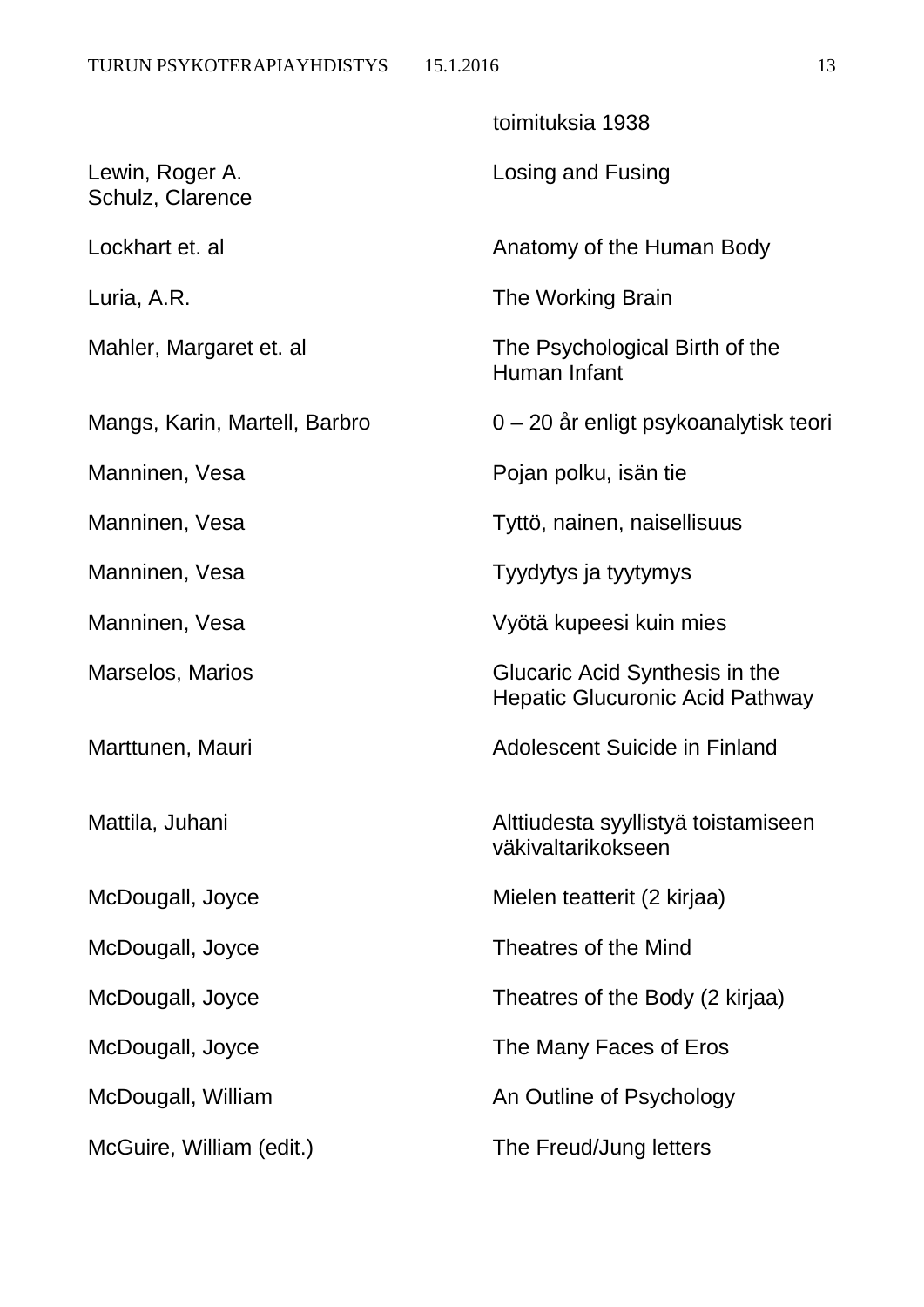| Miller, Alice                                                 | Das Drama des begabten Kindes                                                                                    |
|---------------------------------------------------------------|------------------------------------------------------------------------------------------------------------------|
| Miller, Derek                                                 | Murrosikä                                                                                                        |
| Moi, Toril                                                    | The Kristeva Reader                                                                                              |
| Moore, Burness E.<br>Fine, Bernard D.                         | A Glossary of Psychoanalytic<br><b>Terms and Concepts</b>                                                        |
| Mäenpää-Reenkola Elina                                        | Naisen verhottu sisin                                                                                            |
| Mäkinen, Erkki                                                | <b>Classifying Disability in Supervised</b><br><b>Out-Patient Care</b>                                           |
| Nagera, Humberto                                              | Early Childhood Disturbances, the<br>Infantile Neurosis and the Adult<br><b>Disturbances</b>                     |
| Nagera, Humberto                                              | The Developmental Approach to<br>Childhood Psychopathology                                                       |
| Nagera, Humberto                                              | Basic Psychoanalytic Concepts on<br>the Theory of Dreams                                                         |
| Nagera, Humberto                                              | Basic Psychoanalytic Concepts on<br>the Theory of Instincts                                                      |
| Nagera, Humberto                                              | Basic Psychoanalytic Concepts on<br><b>Metapsychology Conflicts Anxiety</b><br>and other subjects                |
| Niemelä, Pirkko                                               | Vauva on tulossa – elämä muuttuu                                                                                 |
| Niemelä, Pirkko (toim.)<br>Siltala, Pirkko<br>Tamminen, Tuula | Äidin ja vauvan varhainen<br>vuorovaikutus                                                                       |
| Niemi, Laura                                                  | Offspring of Mothers with Psychotic<br>Disorder: Childhood Development<br>and Adulthood Psychiatric<br>Morbidity |
|                                                               |                                                                                                                  |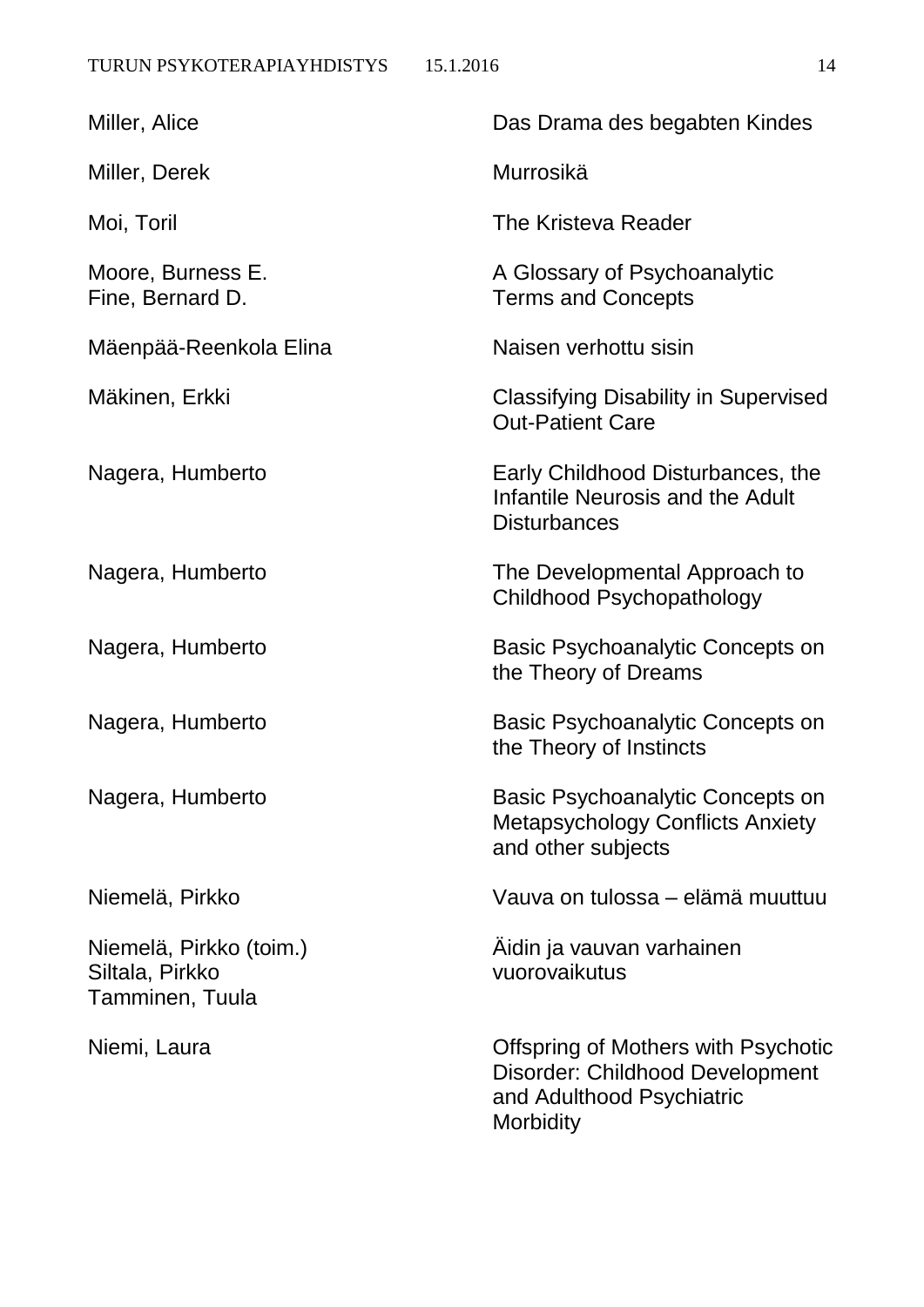| Niemi, Timo                      | Korkeakouluopiskelijoiden<br>onnistuneiden psykoterapioiden<br>ennustettavuus |
|----------------------------------|-------------------------------------------------------------------------------|
| Nieminen, Kalevi                 | Rajatilaoireyhtymä                                                            |
| Nordisk psykoterapisymposium     | Nordisk Psykiatrisk Tidsskrift                                                |
| Nuorisopsykoterapia-säätiö       | Nuorisopsykoterapian<br>erityiskysymyksiä 1,2,3,4,6                           |
| Ogden, Thomas H.                 | The matrix of the mind                                                        |
| Pakaslahti, Antti                | <b>Principles and Practices in</b><br>Diagnosing Schizophrenia                |
| Parland, Oscar                   | Lumottu tie                                                                   |
| Perelberg, Rosine Josef          | Psychoanalytic Understanding of<br><b>Violence and Suicide</b>                |
| Pesonen, Niilo<br>Ponteva, Eero  | Lääketieteen sanakirja                                                        |
| Piaget, Jean                     | Logic and Psychology                                                          |
| Piaget, Jean                     | Lapsi maailmansa rakentajana                                                  |
| Piaget, Jean<br>Inhelder, Bärbel | Lapsen psykologia                                                             |
| Pulkkinen, Erkki                 | Paranoidisen ja ei-paranoidisen<br>skitsofrenian kehittyminen ja kulku        |
| Puukko, Leena-Riitta             | <b>Young Females Surviving</b><br>Leukemia                                    |
| Quinodoz, Danielle               | <b>Emotional Vertigo</b>                                                      |
| Quinodoz, Jean-Michel            | Dreams That Turn Over a Page                                                  |
| Quinodoz, Jean-Michel            | The Taming of Solitude                                                        |
|                                  |                                                                               |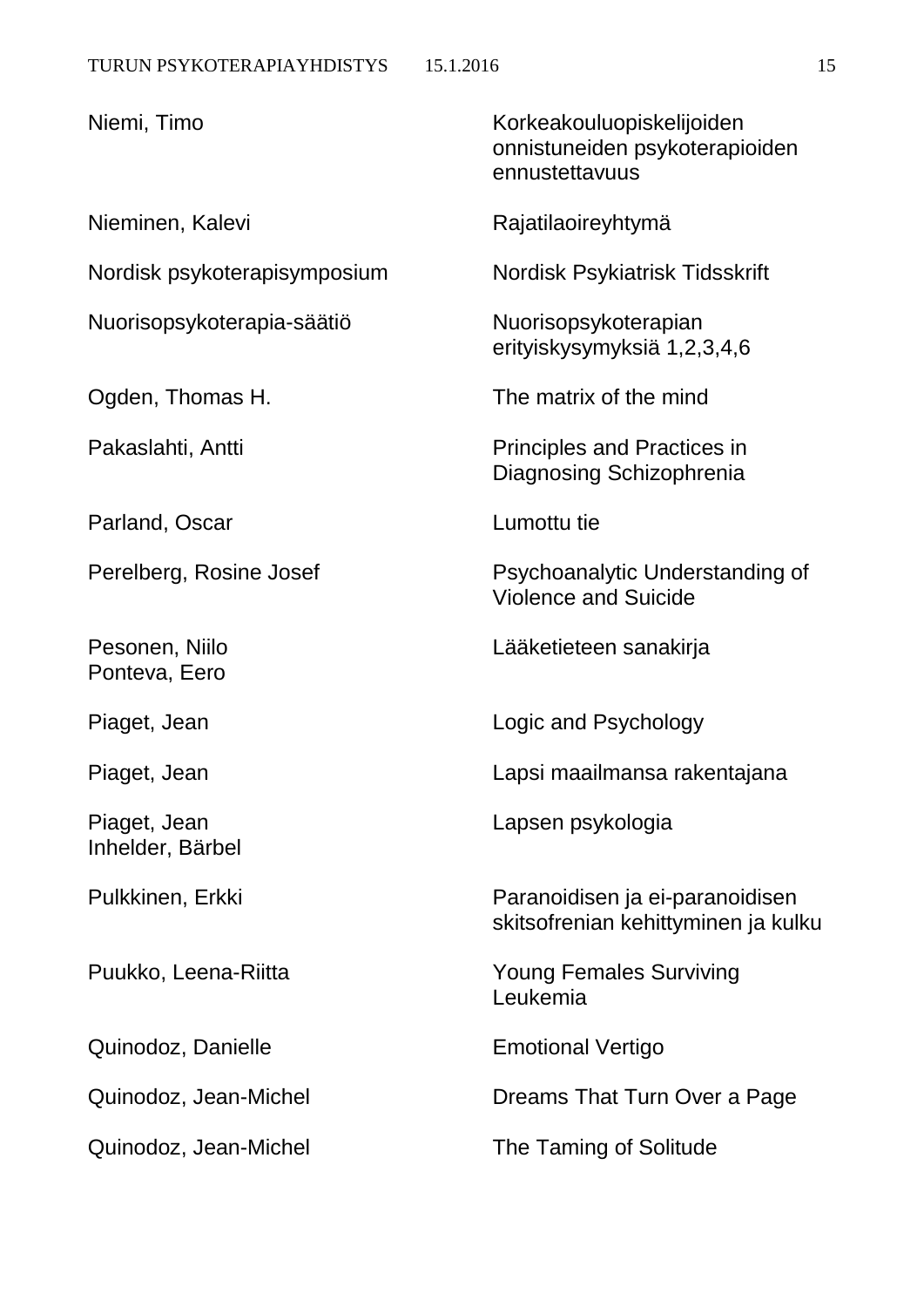| Rainio, Kullervo                  | Käytännön psykologiaa 1                                                                                            |
|-----------------------------------|--------------------------------------------------------------------------------------------------------------------|
| Ramzy, Ishak                      | The Piggle, D.W. Winnicott                                                                                         |
| Rauhala, Lauri                    | Psyykkinen häiriö ja psykoterapia<br>filosofisen analyysin valossa                                                 |
| Rauhala, Lauri                    | Filosofinen orientoituminen<br>psykosomatiikan ongelmaan                                                           |
| Rechardt, Eero                    | Landmarks in Psychoanalysis                                                                                        |
| Reenkola, Elina M.                | Intohimoinen nainen                                                                                                |
| Rekola, Juhani                    | Syöpäsairaus ja elämän todellisuus                                                                                 |
| Robertson, M.M.<br>Katona, C.L.E. | Depression and Physical Illness                                                                                    |
| Rosenfeld, Herbert                | Impasse and Interpretation                                                                                         |
| Rosenfeld, Herbert                | <b>Psychotic States,</b><br>A Psychoanalytical Approach                                                            |
| Saano, Veijo                      | Studies on Benzodiazepine<br><b>Receptors with Special Reference</b><br>to Tofizopam, B-Carbolines and<br>Caffeine |
| Saarinen, Pirjo et. al            | Pintaa syvemmältä                                                                                                  |
| Saarinen, Päivi                   | Kalle Achté muiden silmin                                                                                          |
| Salloum, Ihsan M. et. al          | Male Depression, Alcoholism and<br><b>Violence</b>                                                                 |
| Salonen, Satu                     | Sairaan hyvä potilas                                                                                               |
| Samooja, Martti<br>Venna, Yrjö    | Suomen psykologit 1967                                                                                             |
| Sandelin, Singa                   | 'Self' and Education                                                                                               |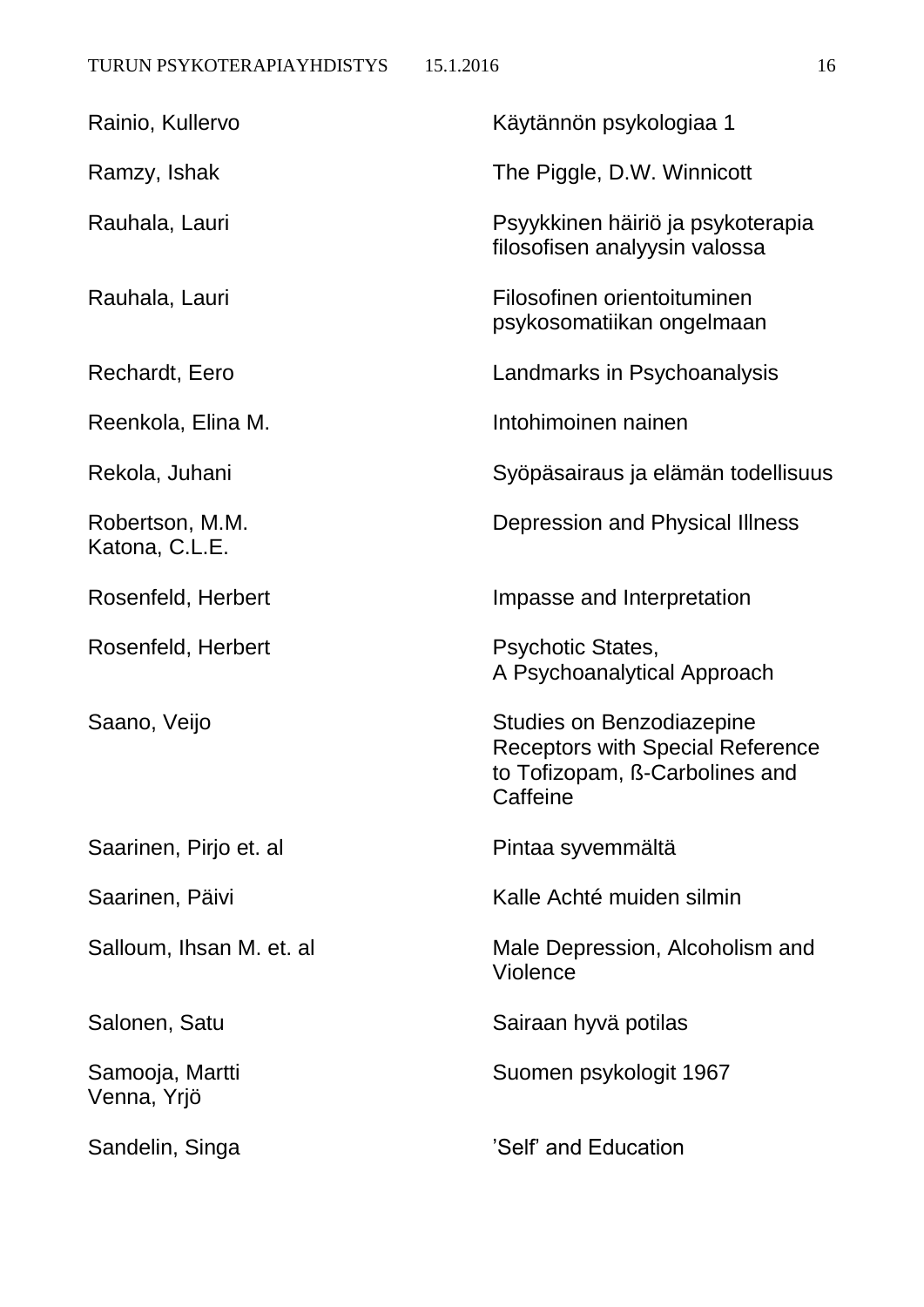| Sandler, Joseph et. al                        | The Patient and the Analyst                                                                                        |
|-----------------------------------------------|--------------------------------------------------------------------------------------------------------------------|
| Sankala, Pasi                                 | Pikku murhaaja<br>Frank Millerin "Ronin"- pojan<br>nuoruusiän irtaantumisprosessia<br>kuvaava sarjakuva (3 kirjaa) |
| Schalin, Lars-Johan                           | Perheen ihmissuhteista                                                                                             |
| Schalin, Lars-Johan                           | Narsismin kohtaloita                                                                                               |
| vom Scheidt, Jürgen                           | Freud und das Kokain                                                                                               |
| Segal, Hanna                                  | Introduction to the Work of<br><b>Melanie Klein</b>                                                                |
| Segal, Hanna                                  | Melanie Klein ihmismielen<br>ymmärtäjänä                                                                           |
| Siltala Pirkko et. al                         | Psykoterapia ja käytäntö 1 ja 2                                                                                    |
| Simon, Bennett                                | Mind and madness in ancient<br>Greece                                                                              |
| Sinkkonen, Jari                               | Hearing Impairment,<br><b>Communication and Personality</b><br>Development                                         |
| Sinkkonen, Sirkka (toim.)<br>Ollikainen, Eila | Toisenlainen tasa-arvo                                                                                             |
| Sjögren, Lars                                 | Sigmund Freud, Elämä ja teokset                                                                                    |
| Somersalo, Heidi                              | School environment and children's<br>mental well-being                                                             |
| Spitz, René A.                                | Elämän ensimmäinen vuosi                                                                                           |
| Stafford-Clark, David                         | Mitä Freud todella sanoi (2 kirjaa)                                                                                |
| Stepansky, Paul E.<br>Goldberg, Arnold        | Kohut's Legacy                                                                                                     |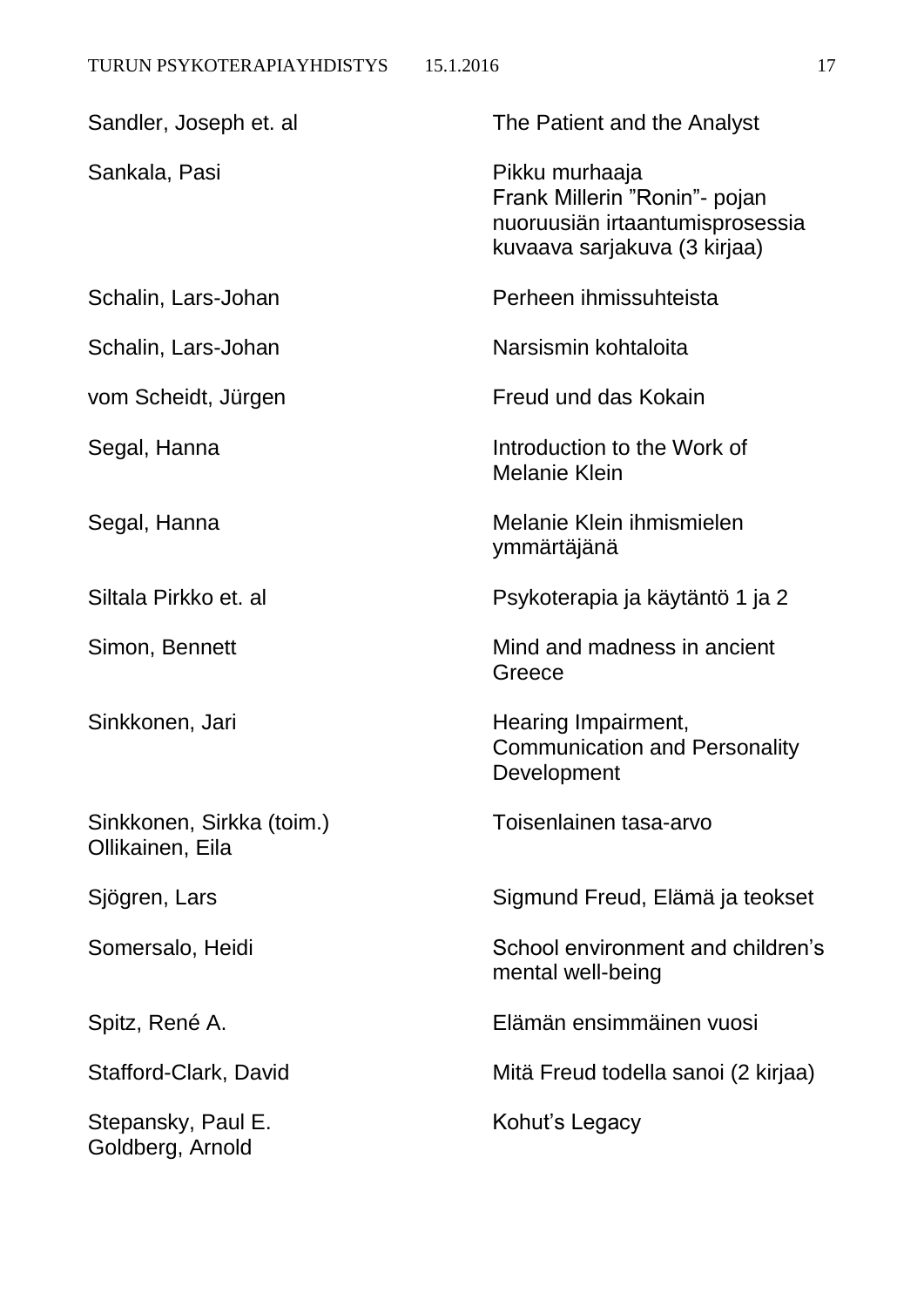Stern, Daniel N. Stern, Daniel N. Stern, Daniel N. Stern, Daniel N. Stern, Daniel N. Stern, Daniel N. Stern, I Infant Stern, Daniel N. Maailma lapsen silmin Strain, Frances Bruce Kodin ja koulun sukupuolikasvatus Suomen antropologinen seura Suomen antropologi Suomen lääkäriliitto Suomen lääkärit 1967 Suomen lääkäriliitto Suomen lääkärit 1982 Suomen lääkäriliitto Suomen lääkärit 1987 Suomen lääkäriliitto Suomen lääkärit 1992 Suomen psykiatriyhdistys Esitelmäkokoelma yhdistyksen kevätjatkokoulutuspäiviltä Suominen, Jaakko Psykoosit pitkäaikaisen työkyvyttömyyden aiheuttajina Suomessa Taipale, Ilkka (toim.) Sukupuoleton Suomi Taipale, Ilkka (toim.) Taipale, Mielen valtaa Taipale, Vappu Lastenpsykiatria Tervo, Jukka Teräskitara musiikkiterapia nuoruusiässä (2 kirjaa)

Torvinen, Vappu **Identiteetin kehitys** 

Tuomikoski, Aune Englantilais-suomalainen sanakirja

Tuompo-Johansson, Erja Day-Care and Mental Health

Valanne, Eero H.

Therapeia-yhdistys **Psykoterapia** 

Slöör, Anna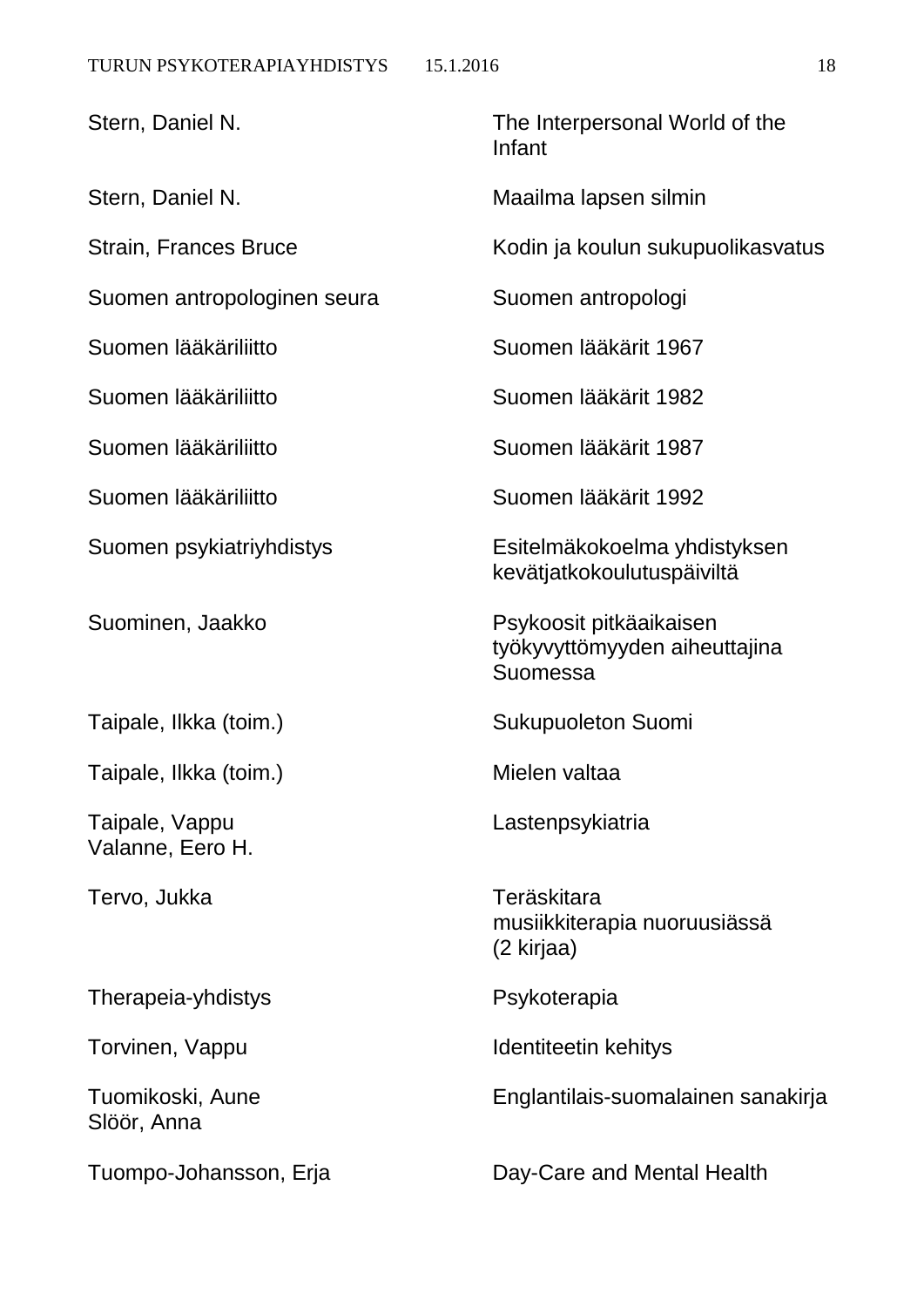| <b>Tustin, Frances</b>  | <b>Autistic States in Children</b>                                |
|-------------------------|-------------------------------------------------------------------|
| Tähkä, Veikko           | Mind and Its Treatment                                            |
| Tähkä, Veikko           | Mielen rakentuminen ja<br>psykoanalyyttinen hoitaminen            |
| Tähkä, Veikko           | Potilas-lääkärisuhde                                              |
| Upanne, Maila           | Välitä itsestäsi                                                  |
| Valkonen, Tapani        | Haastattelu- ja kyselyaineiston<br>analyysi sosiaalitutkimuksessa |
| Varilo, Esko            | Ottolapsisijoitus arviointi- ja<br>toimenpideprosessina           |
| Vauhkonen, Kauko        | On the Pathogenesis of Morbid<br>Jealousy                         |
| Viljanen, Riikka et. al | Syömishäiriön ravitsemushoito                                     |
| Winnicott, Clare et. al | Deprivation and Delinquency                                       |
| Winnicott, D.W.         | Lapsi, perhe ja ympäristö                                         |
| Winnicott, D.W.         | The Maturational Processes and<br>the Facilitating Enviroment     |
| Wyden, Peter            | Conquering Schizophrenia                                          |
|                         |                                                                   |

Lehdet: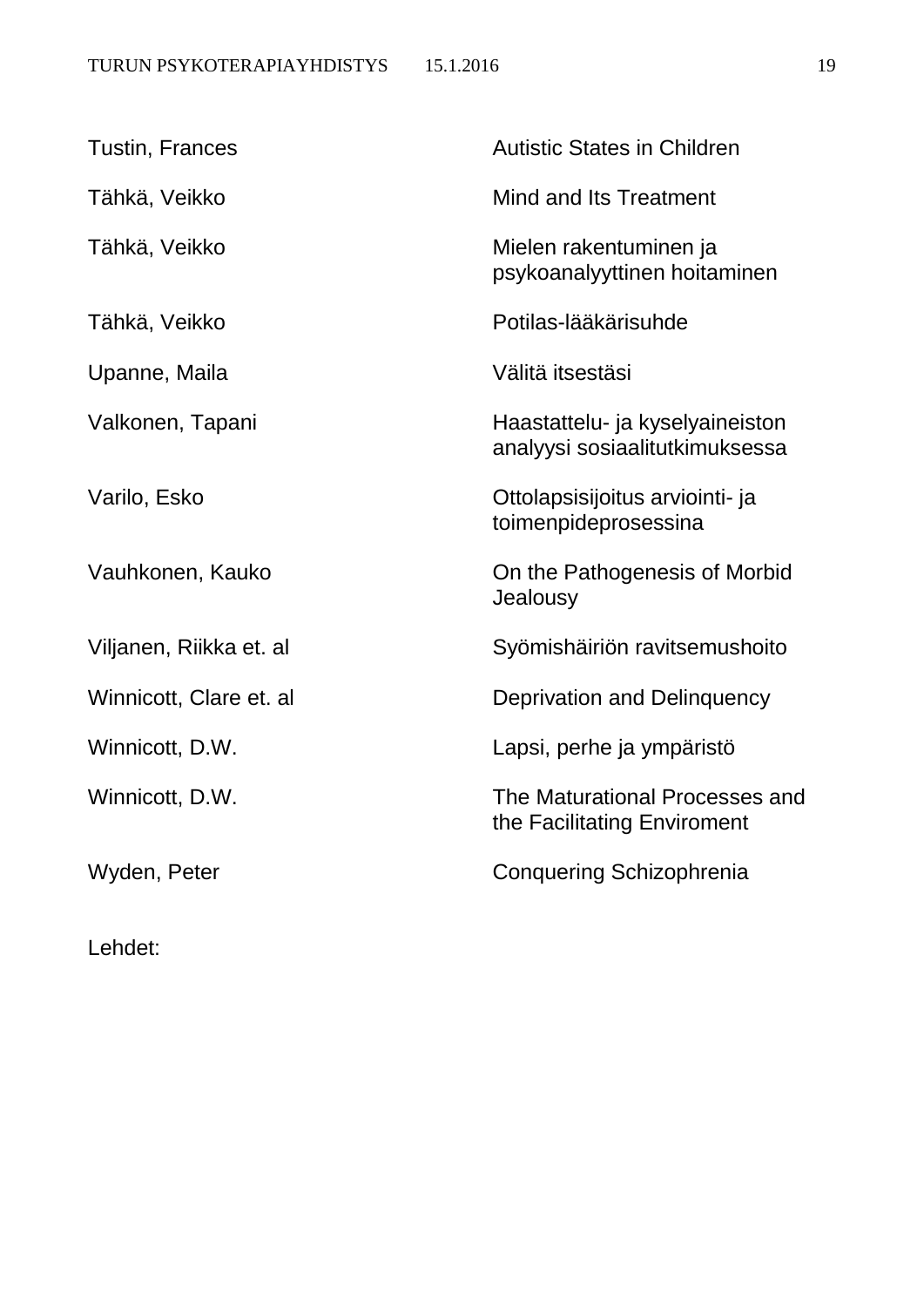CHILD ANALYSIS CLINICAL, THEORETICAL, AND APPLIED

| Volume 1  | v. 1990 |            |
|-----------|---------|------------|
| Volume 2  | 1991    |            |
| Volume 3  | 1992    | (2 kirjaa) |
| Volume 4  | 1993    |            |
| Volume 5  | 1994    |            |
| Volume 6  | 1995    |            |
| Volume 7  | 1996    | (2 kirjaa) |
| Volume 8  | 1997    |            |
| Volume 9  | 1998    | (2 kirjaa) |
| Volume 10 | 1999    | (2 kirjaa) |
| Volume 11 | 2000    |            |
| Volume 12 | 2001    |            |
| Volume 13 | 2002    |            |
| Volume 14 | 2003    |            |
| Volume 15 | 2004    |            |
| Volume 16 | 2005    |            |
| Volume 17 | 2006    |            |

### JOURNAL OF THE AMERICAN PSYCHOANALYTIC ASSOCIATION

| Vol. 42 no. 1 |  | 1994 |
|---------------|--|------|
| Vol. 42 no 2  |  | 1994 |
| Vol. 42 no 3  |  | 1994 |
| Vol. 42 no 4  |  | 1994 |
| Vol. 43 no 1  |  | 1995 |
| Vol. 43 no 2  |  | 1995 |
| Vol. 43 no 3  |  | 1995 |
| Vol. 44 no 1  |  | 1996 |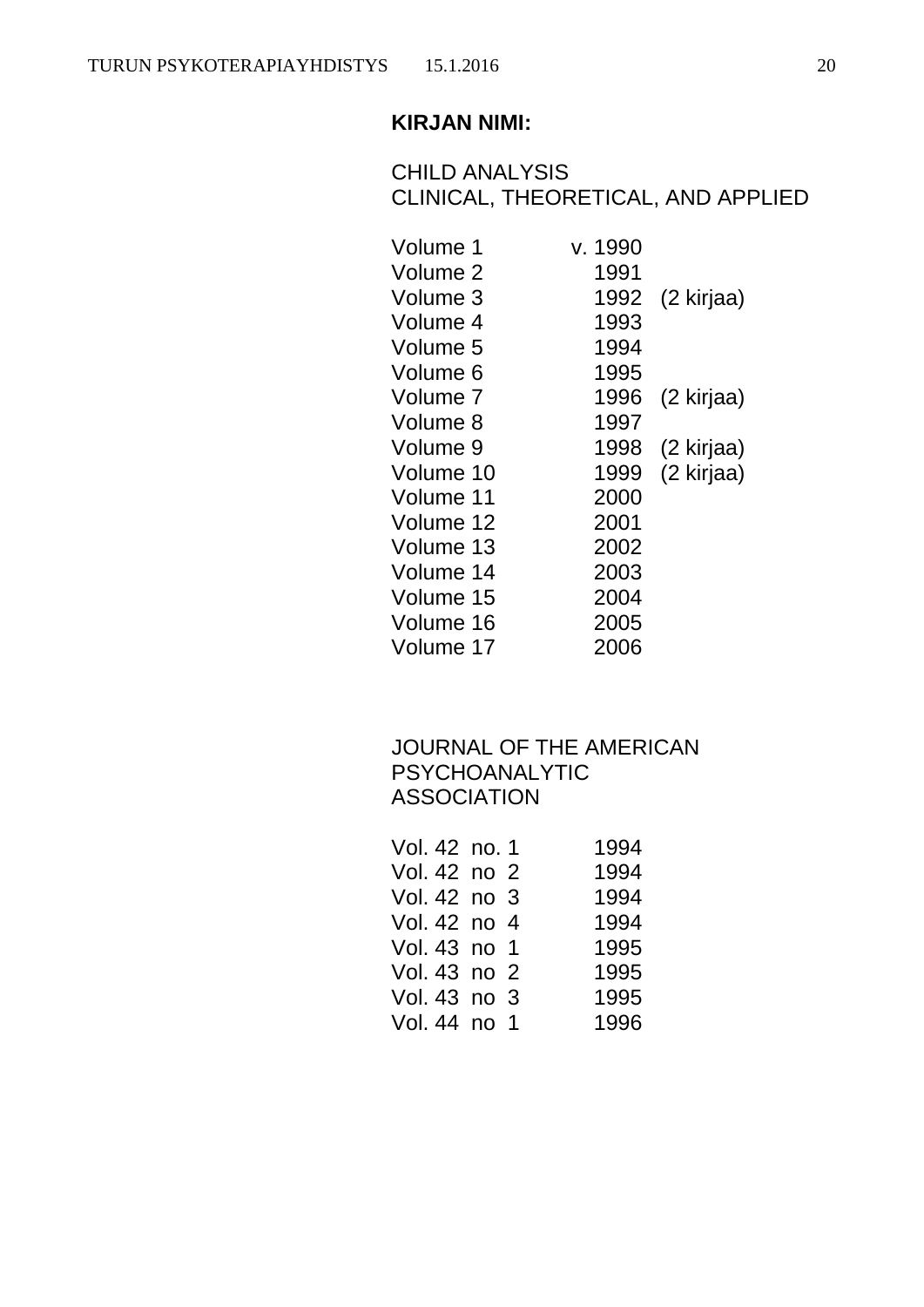## JOURNAL OF THE AMERICAN PSYCHOANALYTIC ASSOCIATION

| Volume 26<br>Volume 27 | V. | 1978<br>1979 | no. 1, 3, 4<br>no. 1 (2 kirjaa)<br>no. 2 (2 kirjaa)<br>no.3<br>no. 4 |
|------------------------|----|--------------|----------------------------------------------------------------------|
| Volume 28              |    | 1980         |                                                                      |
|                        |    |              | no. 1,2,3,4                                                          |
| Volume 29              |    | 1981         | no. 1,2,3,4                                                          |
| Volume 30              |    | 1982         | no. 1,2,3,4                                                          |
| Volume 31              |    | 1983         | no. 1,2,3,4                                                          |
| Volume 32              |    | 1984         | no. 1                                                                |
|                        |    |              | no. 2 (2 kirjaa)                                                     |
|                        |    |              | no. 3 (2 kirjaa)                                                     |
|                        |    |              | no. 4                                                                |
| Volume 33              |    | 1985         | no. 1,2,3,4                                                          |
| Volume 34              |    | 1986         | no. 1 (2 kirjaa)                                                     |
|                        |    |              | no. 2 (2 kirjaa)                                                     |
|                        |    |              | no. 3 (2 kirjaa)                                                     |
|                        |    |              | no. 4                                                                |
| Volume 35              |    | 1987         | no. 3,4                                                              |
| Volume 36              |    | 1988         | no. 1                                                                |
| Volume 37              |    | 1989         | no. 2 (2 kirjaa)                                                     |
| Volume 37              |    | 1989         | no. 4                                                                |
| Volume 38              |    | 1990         |                                                                      |
|                        |    |              | no. 1,2                                                              |
|                        |    |              | no. 3 (2 kirjaa)                                                     |
|                        |    |              | no. 4                                                                |
| Volume 39              |    | 1991         | no. 1,2,3,4                                                          |
| Volume 40              |    | 1992         | no. 1,2,3,4                                                          |
| Volume 41              |    | 1993         | no. 1,2,3,4                                                          |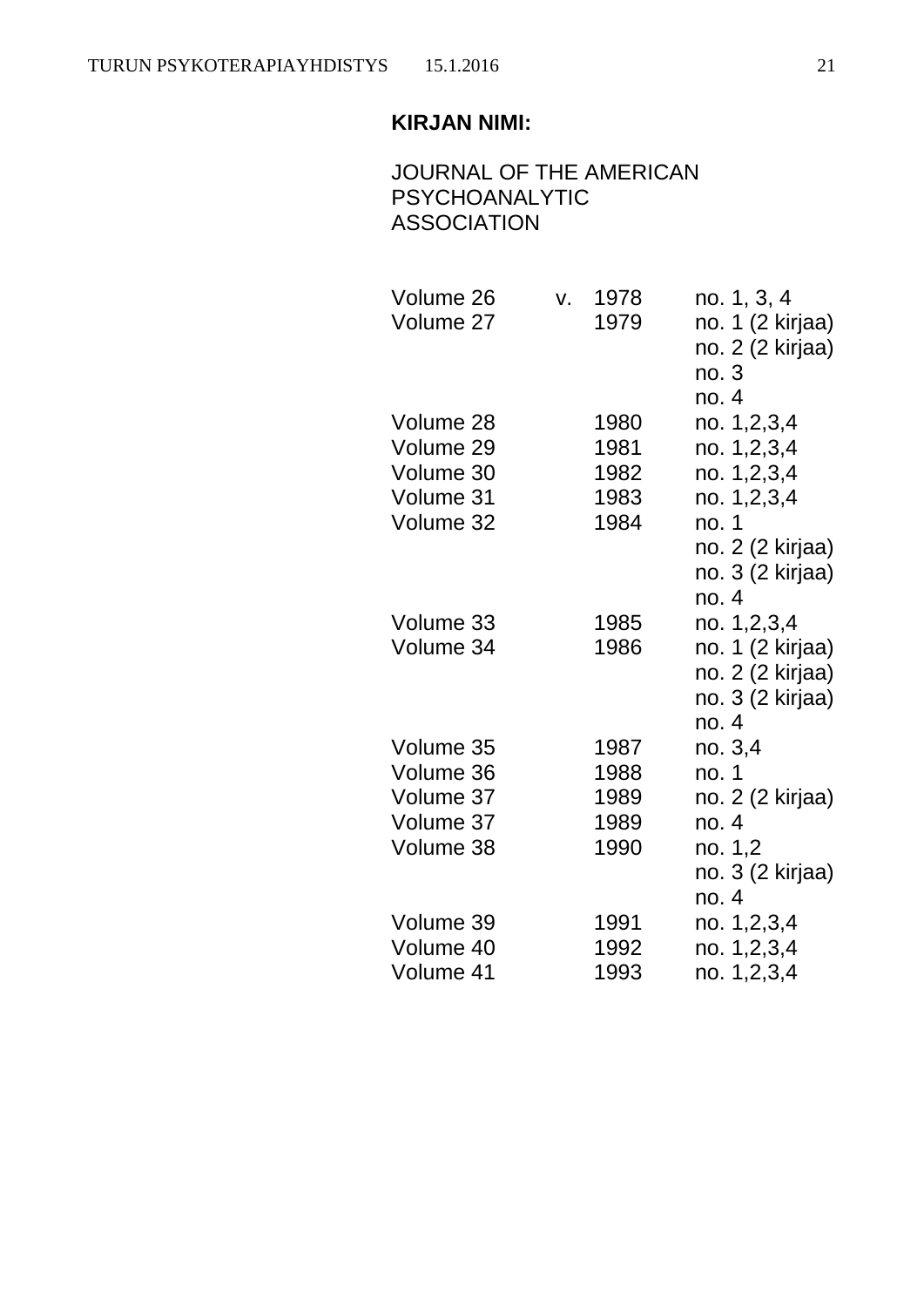THE INTERNATIONAL JOURNAL OF PSYCHO-ANALYSIS International Journal of Psychoanalysis 1986 – 2003

| Volume 67 | v. $1986$ no 3        |            |
|-----------|-----------------------|------------|
| Volume 68 | v. 1987 no 1.3        |            |
| Volume 71 | v. 1990 $\,$ no 1.2.3 |            |
| Volume 72 | v. 1991 -             | no 1,2,3,4 |

THE INTERNATIONAL REVIEW OF PSYCHO-ANALYSIS The International Review of Psychoanalysis 1977 – 1992 Volume 17 v. 1990 no 1,2,3,4 Volume 18 v. 1991 no 1,2,3,4

> THE SCANDINAVIAN PSYCHOANALYTIC REVIEW Volume 13 v. 1990 no 1

HELSINGIN YLIOPISTOLLISEN KESKUSSAIRAALAN PSYKIATRIAN KLINIKAN JULKAISUSARJA

| No 16 | v. 1972 |
|-------|---------|
| No 17 | v. 1973 |

JAPA 1978 - 1993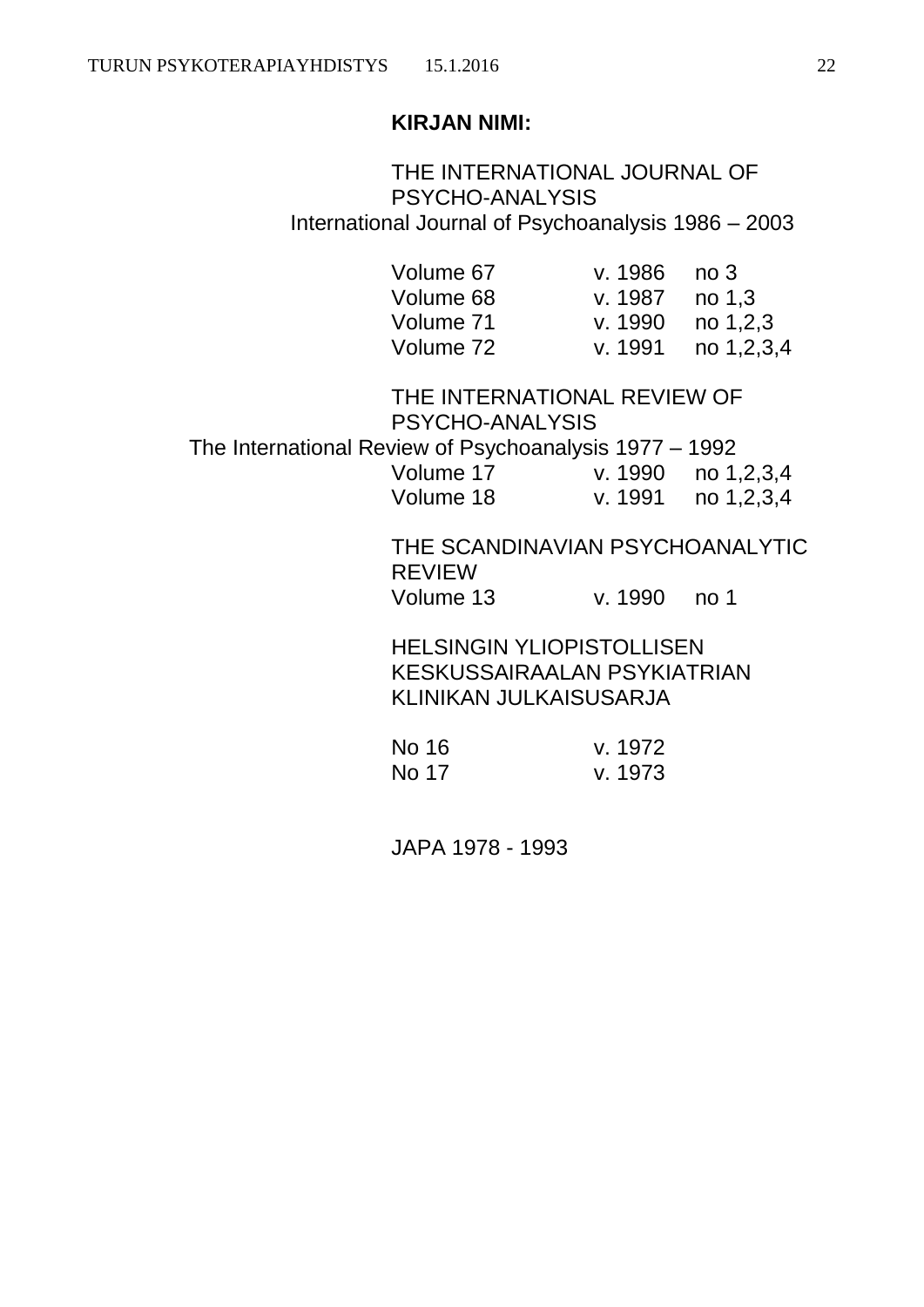## PSYCHIATRIA FENNICA

| Volume | 14 | v. 1983 |
|--------|----|---------|
| Volume | 15 | v. 1984 |
| Volume | 20 | v. 1989 |
| Volume | 21 | v. 1990 |
| Volume | 22 | v. 1991 |
| Volume | 23 | v. 1992 |
| Volume | 24 | v. 1993 |
| Volume | 25 | v. 1994 |
| Volume | 27 | v. 1996 |
| Volume | 30 | v. 1999 |

## REPORTS OF PSYCHIATRIA FENNICA PSYCHIATRIA FENNICAN JULKAISUSARJA

| v. 1977 |
|---------|
| v. 1977 |
| v. 1977 |
| v. 1977 |
| v. 1981 |
| v. 1984 |
| v. 1987 |
| v. 1988 |
| v. 1988 |
|         |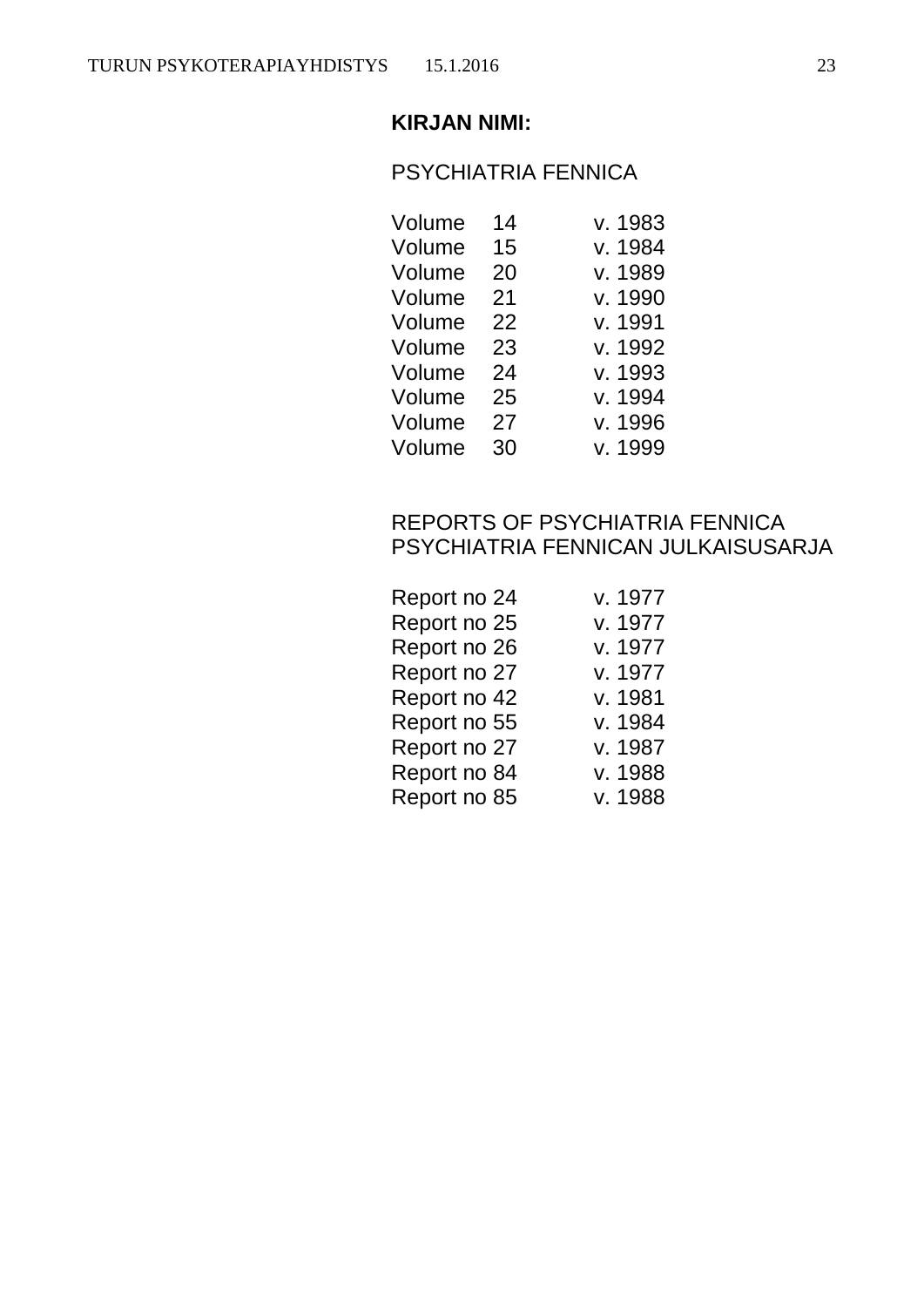# **PSYKOLOGIAN TUTKIMUKSIA:**

| Leena-Maria Blinnikka                                   | Turun Yliopisto 27 1977<br>Ihmisen aikaperspektiivi ja tulevaisuuden<br>kuva                                                                                                                                                                       |
|---------------------------------------------------------|----------------------------------------------------------------------------------------------------------------------------------------------------------------------------------------------------------------------------------------------------|
| Pirkko Niemelä<br>Leena Heino                           | Turun Yliopisto 38 1980<br>NAISEN ELÄMÄN KÄÄNNEKOHDAT 1<br>Aitiyden Hyväksyminen Ja Synnytys<br>Tiedostetun ja tiedostamattoman äitiyden<br>hyväksymisen yhteys synnytyssuoriutumiseen<br>-ja kokemukseen                                          |
| Pirkko Niemelä<br>Pirjo Lehtonen                        | Turun Yliopisto 47 1981<br>NAISEN ELÄMÄN KÄÄNNEKOHDAT 2<br>Synnytysvalmennukseen Osallistuminen<br>Valmennusasenteiden -ja motiivien sekä<br>äitiyden hyväksymisen yhteydet<br>synnytysvalmennus osallistumiseen ja<br>harjoittelun aktiivisuuteen |
| Pirkko Niemelä<br>Leena Heino<br><b>Riitta Kinnunen</b> | Turun Yliopisto 49 1981<br>Naisen Elämän Käännekohdat 3<br>Valmentautuminen Ja Synnytys<br>Valmennuskurssilla käymisen ja<br>kotiharjoittelun määrän merkitys<br>synnytyssuoriutumiselle -ja kokemukselle                                          |
| Päivi Niemi                                             | Turun Yliopisto 51 1981<br>NUORISON IHMIS- JA MAAILMANKUVA XII<br>Nuoren käsitykset avioliitosta hänen<br>lapsuudenkotinsa vuorovaikutussuhteiden<br>valossa                                                                                       |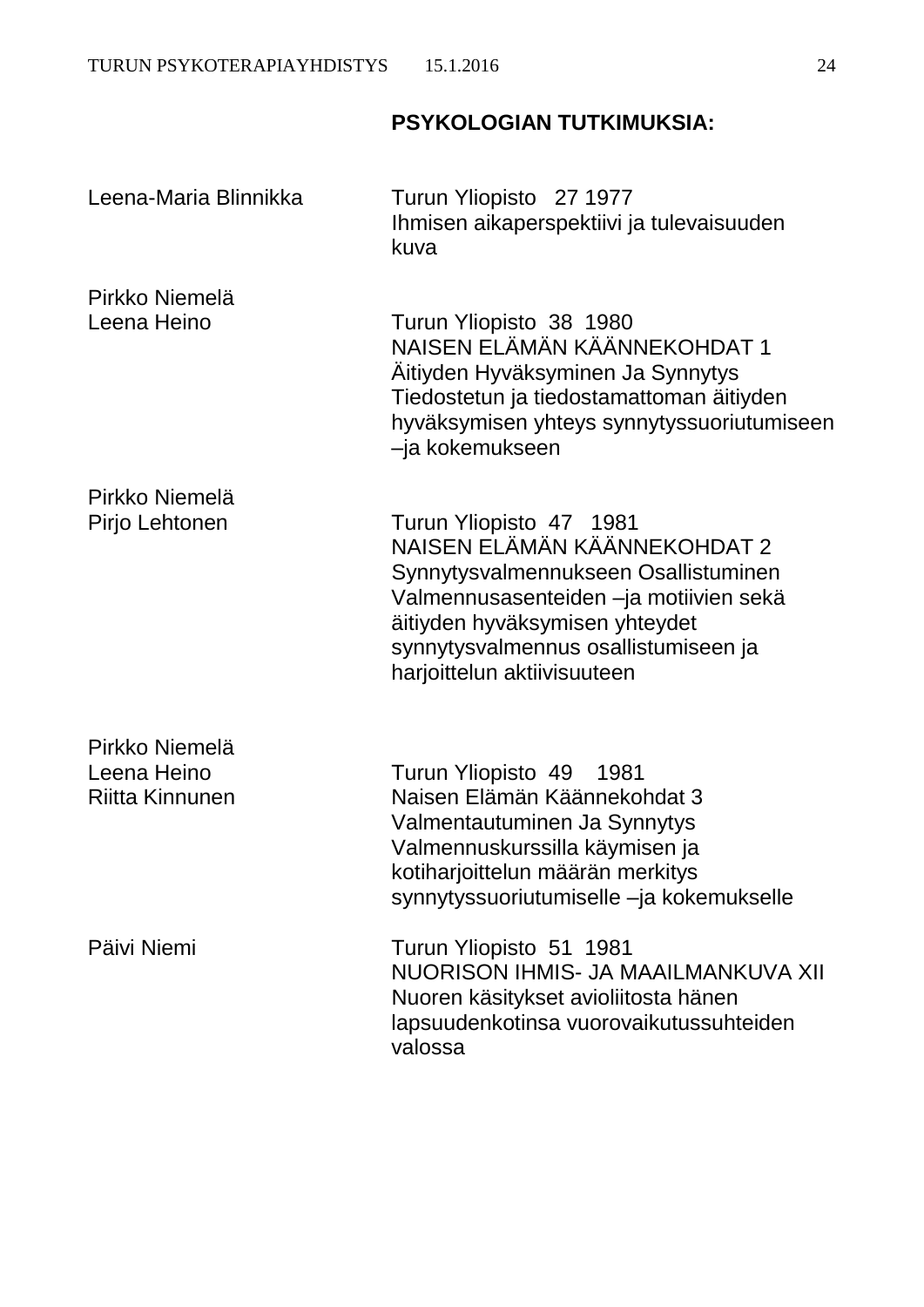# **PSYKOLOGIAN TUTKIMUKSIA:**

| Pirkko Niemelä<br>Marja-Liisa Mäki |                                                                                                                                                                                                                                                                                        |
|------------------------------------|----------------------------------------------------------------------------------------------------------------------------------------------------------------------------------------------------------------------------------------------------------------------------------------|
| Kirsi Laaksonen                    | Turun Yliopisto 56 1982<br>NAISEN ELÄMÄN KÄÄNNEKOHDAT 4<br><b>Aitiyteen Valmentavien</b><br><b>Keskusteluryhmien Merkitys</b><br>Ensimmäisen raskauden aikana ja lapsen<br>syntymän jälkeen toimivien<br>keskusteluryhmien vaikutus raskauden ja<br>äitiyden kokemiseen.               |
| Kari Lahtela                       | Turun Yliopisto 58<br>1982<br>Vanhenevan yksilön toimintakyky ja<br>persoonallisuus 1<br>Eräitä suuntautuneisuuden osatekijöitä<br>koskeva kyselytutkimus käytetyn menetelmän<br>arviointi ja esittely                                                                                 |
| Leena-Maria Blinnikka              | Turun Yliopisto 60 1982<br>Aikaperspektiivi ja tulevaisuuden kuva<br>aikuisiällä                                                                                                                                                                                                       |
| Pirkko Niemelä<br>Ritva Pylkäs     | Turun Yliopisto 61<br>1982<br>NAISEN ELÄMÄN KÄÄNNEKOHDAT 5<br>Aitiyteen Valmentavien Keskusteluryhmien<br>Puheenaiheet<br>Ensimmäisen raskauden aikana ja lapsen<br>syntymän jälkeen toimivien<br>keskusteluryhmien puheenaiheet<br>erityyppisissä ryhmissä sekä eri<br>ryhmäkerroilla |